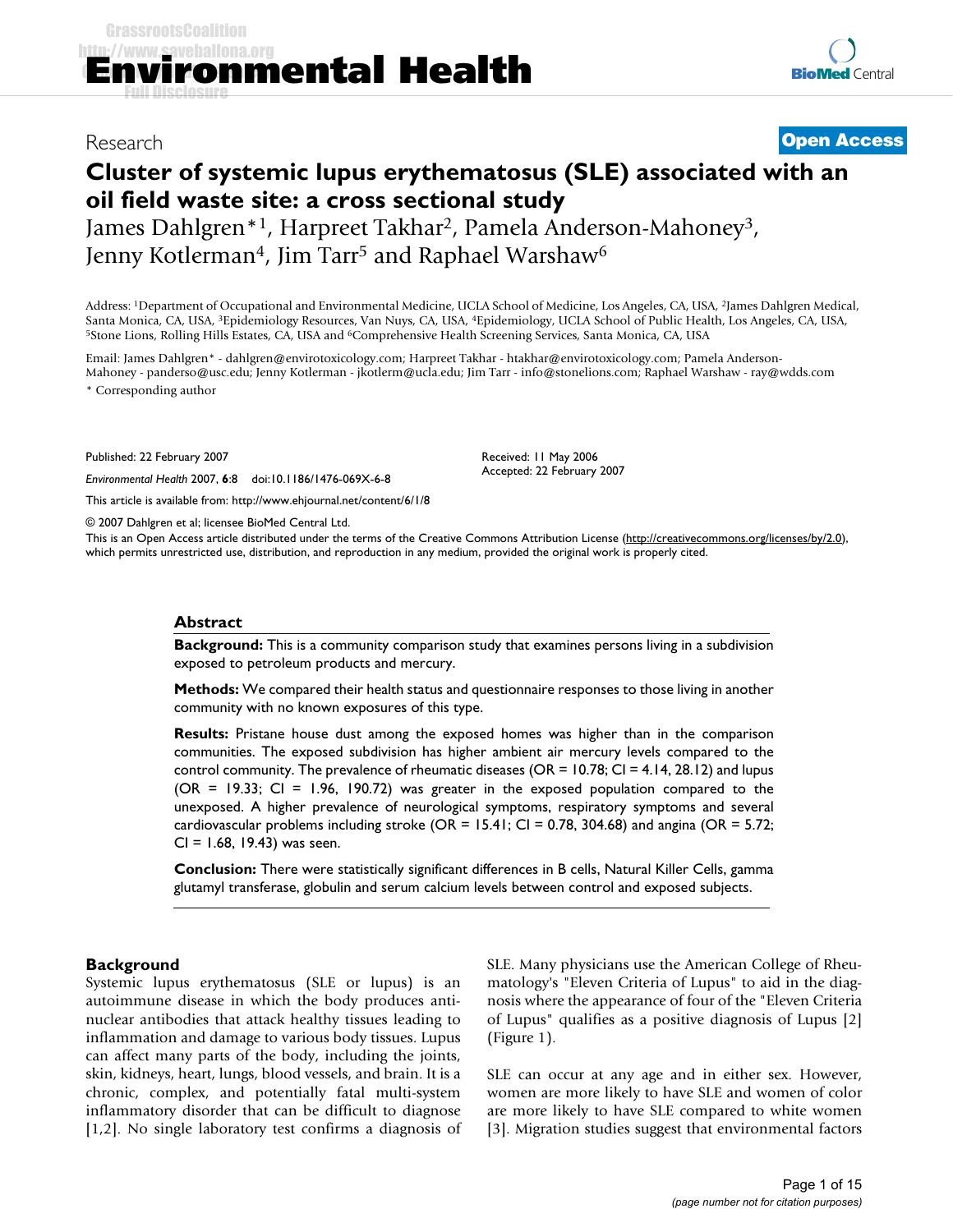- 1. Malar rash: butterfly-shaped rash across cheeks and nose
- 2. Discoid (skin) rash: raised red patches
- 3. Photosensitivity: skin rash as a result of unusual reaction to sunlight
- 4. Mouth or nose ulcers: usually painless
- 5. Non-erosive Arthritis (bones around joints do not get destroyed): in 2 or more joints with tenderness, swelling, or effusion
- 6. Cardio-pulmonary involvement: inflammation of the lining around the heart (pericarditis) and/or lungs (pleuritis)
- 7. Neurologic disorder: seizures and/or psychosis/cognitive dysfunction
- 8. Renal (kidney) disorder: excessive protein in the urine, or cellular casts in the urine
- 9. Hematologic (blood) disorder: hemolytic anemia, low white blood cell count, or low platelet count
- 10. Immunologic disorder: antibodies to double stranded DNA, antibodies to Sm (smooth Muscle), or antibodies to cardiolipin
- 11. Antinuclear antibodies (ANA): positive test in absence of drugs known to induce it

#### American College of Rheumatology – The "Eleven Criteria" for diagnosis of SLE **Figure 1** American College of Rheumatology – The "Eleven Criteria" for diagnosis of SLE.

play a role in the development of SLE [4]. Residents living near industrial emissions or environmental contamination have been shown to have an increase prevalence of SLE [5,6]. Research indicates that a combination of genetic and environmental factors can trigger the development of SLE, however there is a need for additional research to identify and characterize the specific exposures that contribute to the incidence and aggravation of SLE [7,8].

Animal studies suggest that pristane and mercury may be environmental triggers for SLE [9-15]. It has been demonstrated that both pristane and mercury will induce a condition in mice that mimics clinical features and the autoantibody pattern characteristic of SLE in humans. We know of no reports in the medical literature of SLE in humans following exposure to pristane. There have been case reports linking mercury to autoimmune disease in humans and a recent epidemiologic study of occupational risk factors for SLE identified mercury as a potential causal agent (OR = 3.6; 95% CI = 1.3,10.0) [7-10].

We investigated an apparent cluster of SLE cases in a community in Hobbs, New Mexico. This investigation was initiated by residents of a six square block area who noted an excess of SLE cases in their neighborhood. Most of the cases occurred in a new subdivision built on land that was an active oilfield from 1927 until the late 1960s. This subdivision was built on that site in 1976. Some of the homes were built on ground that had previously been used as a pit for oil field waste, which was estimated to be 200 feet long and 30 feet wide.

The residents experienced petroleum and/or rotten egg odors inside their homes on frequent occasions. They also found black oily material oozing out of the ground either spontaneously or when digging in the soil around their property. The residents sought legal advice because they were concerned that there was a connection between the apparent residual oil field waste and the elevated SLE cluster in their neighborhood.

There was a tank battery and several active oil wells located directly to the west of the subdivision which continued operating until 2000 (Figures 2 &3). The oil company had installed a vapor recovery system for these oil wells and an acompanying tank battery to reduce vapors escaping from the storage tanks in 1969. When a lawsuit was filed the oil company investigated the area and based on the results of their investigation, closed down the tank battery and purchased the three homes closest to that tank battery site. The surface soil from the tank battery and home sites was transferred to a hazardous waste site because of very high Total Petroleum Hydrocarbons (TPH). Soil testing for metals, semi-volatiles and polycyclic aromatic hydrocarbons (PAHs) at other nearby homes did not reveal levels high enough to oblige remediation. Both soil and air testing by the oil company and the experts retained by the plaintiffs' counsel revealed the presence of aromatic hydrocarbons including benzene, toluene, ethylbenzene, xylene, pristane and phytane. People are still living in the remaining adjacent homes. We compared the health status of 90 residents along with their environmental and biomonitoring test results to a reference population.

#### **Methods** *Study design*

This is a community comparison study that examines persons living in a subdivision exposed to petroleum prod-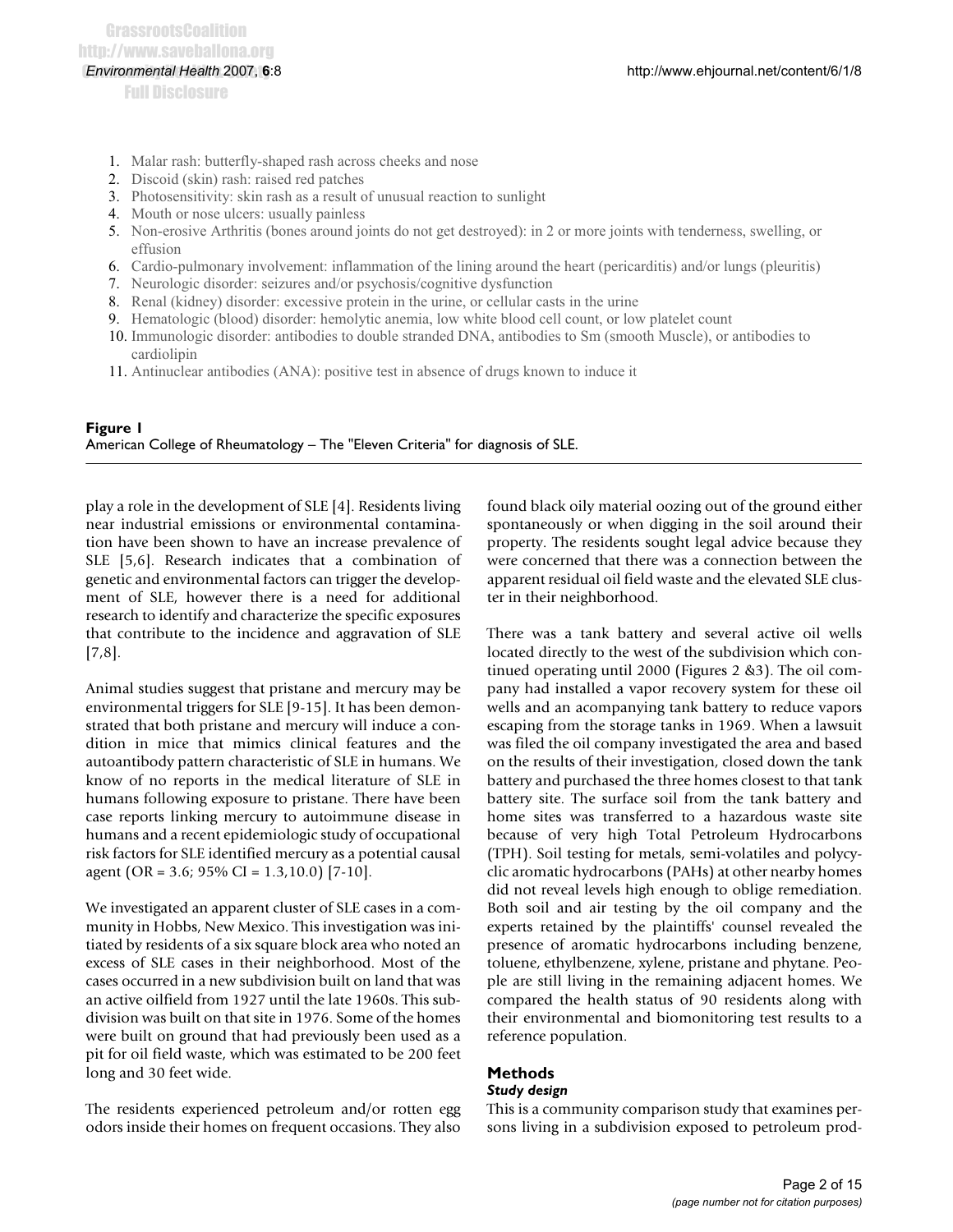

#### **Figure 2** Photograph of Oil Field in Relation to Residents Homes.

ucts and mercury and compares their health status and questionnaire responses to those living in another community with no known exposures of this type. A volunteer sample of 90 adults from the exposed neighborhood completed a questionnaire and donated blood for the measurement of pristane, pristanic acid and phytane. We compared the environmental exposures and questionnaire responses and pristane/phytane blood levels to those living in another community with no unusual exposures to these contaminants. We compared the observed prevalence of SLE in this community with values reported in the literature. Exposed study participants were all plaintiffs in a lawsuit.

#### *Setting and study populations*

Exposed Population – Hobbs, New Mexico is a predominantly Caucasian (63.5%) town of 28,657 residents located in Lea County on the southeast corner of New Mexico, 5 miles from the Texas border [16]. Hobbs was founded in 1907 as an agricultural and ranching community and became prominent after the discovery of oil in 1928. Hobbs is known as the oil capital of New Mexico [17]. Numerous oil and gas wells are scattered throughout the area and this industry is the principal source of employment in Hobbs. We estimated a total population of 1490 residents in the study neighborhood by counting 532 homes and estimating 2.8 individuals in each household. The bulk of the SLE cases are on two streets that roughly correspond to the location of the oil field waste pit until it was covered with fill dirt in the late 1960's. The study population of 90 adults had lived in the area for at least two years, and voluntarily enrolled in the study. We assumed that the rest of community did not have SLE.

Comparison Population – One hundred and twenty nine volunteers from a similar southwestern town without unusual chemical exposures were recruited through a church. We invited the members to participate in the study by filling out a questionnaire and volunteering to have blood drawn for biomonitoring. As with the exposed population, trained and experienced proctors administered a nearly identical questionnaire to all volunteers in small groups. The questionnaire differed only with respect to questions regarding exposure experiences unique to the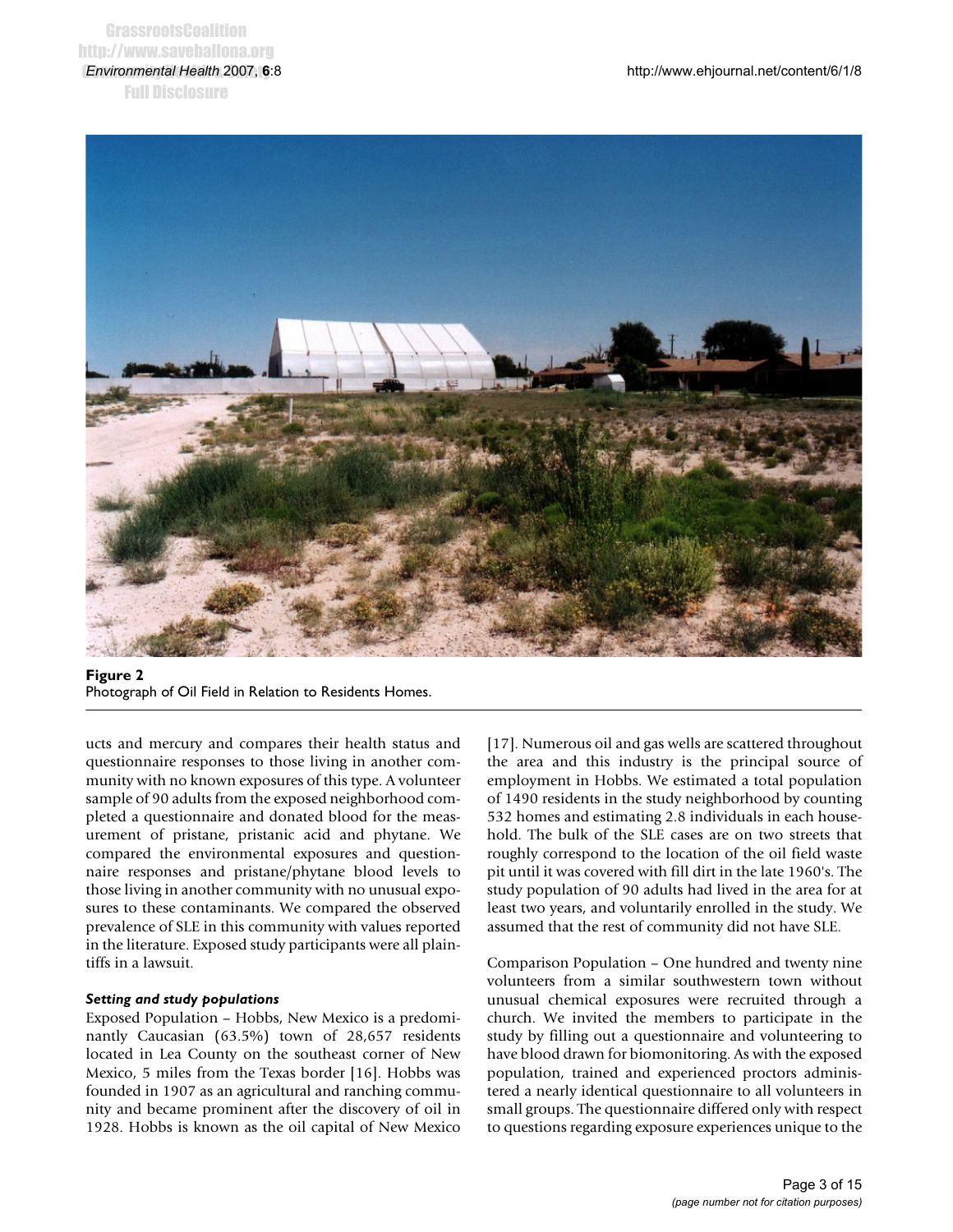

Close up Photograph of Tank Battery in Rela **Figure 3** tion to one of the two exposed Streets Close up Photograph of Tank Battery in Relation to one of the two exposed Streets.

Hobbs neighborhood. The control subjects were paid a small fee for their participation. The control town was matched for size, altitude, and demographics. The control population was not free of unusual petroleum hydrocarbon exposure. Fifteen of the controls had been raised in Bakersfield a town similar to Hobbs with many nearby oil fields. Furthermore, the town is the site of a large railroadswitching yard. Given that Hobbs has a large Hispanic population we note some possible dietary issues specific to Hispanic populations (herbal teas, etc.).

#### *Data collection*

The questionnaire obtains data on demographics including age, gender, occupational and residential history as well as medical, social and behavioral history. Other topics covered in the questionnaire are health symptoms, diseases, surgeries, medications, family history, income, chemical exposures, and life style measures including smoking and alcohol drinking. One unlikely symptom question is designed to test for the veracity of the responses provided. Questionnaire responses are machine-readable, scanned on-site and verified before subjects leave. This basic questionnaire has been used in prior studies of exposed and unexposed groups [18].

#### *Case definition*

We defined a case of SLE as an individual who had received a physician's diagnosis. We confirmed the diagnosis with medical records to confirm that the diagnosis had been reached in accordance with American Rheumatology Association's "Eleven Criteria of Lupus" [12]. We excluded cases that were diagnosed within 6 months of moving to the neighborhood or cases that were diagnosed more than 5 years after moving away. This criteria for diagnosis is consistent with previously published studies [5,19].

#### *Exposure assessment*

#### *House dust*

We collected house dust samples from residents who permitted access to their homes. House dust samples were collected in the exposed and control community from 2/ 27/03 to 3/1/03 by Stone Lions Environmental Corporation (Rolling Hills Estates, CA). A total of 19 house dust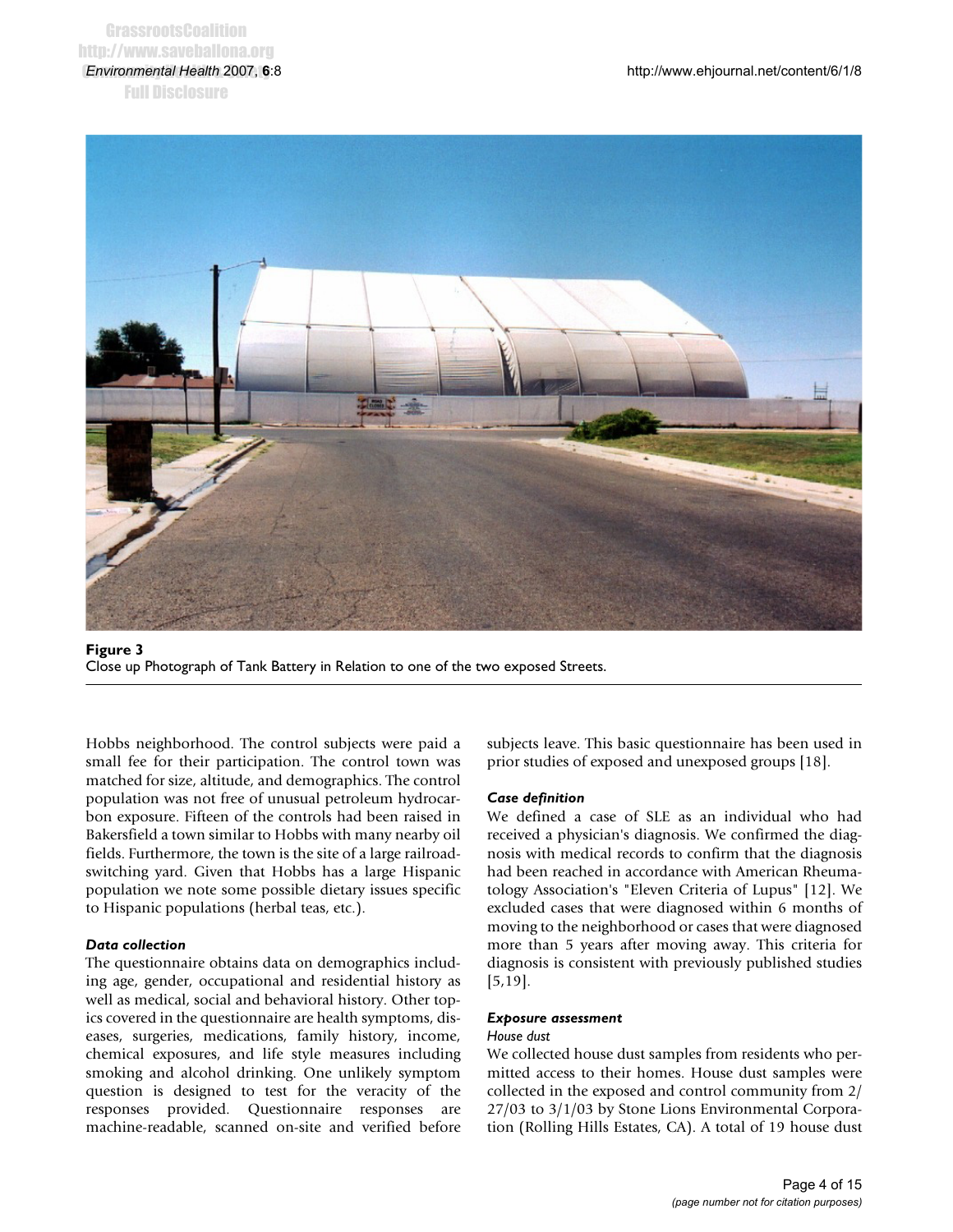samples were collected in the exposed subdivision and three additional samples were taken about 2 miles northeast of the subdivision. Nine house dust samples were collected from the control community.

Stone Lions Environmental Corporation collected house dust samples using current state-of-the-art method for household dust sampling which involves using the HVS-3 forensic vacuum or a Sears Kenmore canister vacuum model 22085 sampling system. Dust was drawn into a new vacuum bag, which was removed after each house. The vacuum bags were immediately placed into a double Ziploc bag and labeled accordingly. Samples were collected in various places in each house depending on the availability of dust. The primary locations were attic, heater vents, windowsills, tops of furniture and appliances, tops of doorways and doorway frames, exposed shelves, and carpet (only for houses with minimal dust elsewhere). All cleaning and bag removal activities were performed while wearing powder free surgical gloves. The samples were analyzed for analytes, polycyclic aromatic hydrocarbons (PAHs), total petroleum hydrocarbons (TPH), radiochemistry, pristane and phytane. Metals, PAHs, and TPH were analyzed by West Coast Analytical Services (Santa Fe Springs, CA). Metals were analyzed using Inductively Coupled Plasma – Mass Spectrometry. PAHs were analyzed using EPA method 625/8270C/SIM. TPH were analyzed using EPA method 418.1. Radiochemistry was analyzed at Fruit Growers Laboratory (Santa Paula, CA) using 901.0 (Gamma isotopic and 9310 (Radiochemistry). Pristane and phytane exposures were analyzed at Humble Geochemical Services (Humble, Texas) using high-resolution gas chromatography. This method to measure and quantify pristane and phytane in crude oil is standard in the petroleum industry. The petroleum industry uses pytane/pristane fingerprints to determine the source of crude oil.

#### *Air monitoring*

An ambient air monitoring station for volatiles and reduced sulfur compounds was established at a site located directly on the old waste pit in the exposed subdivision. The site was located on a front lawn within a 10 by 10 foot chain link fence. Silica-lined Summa canisters were used to collect 24 ambient air samples on a schedule of approximately once every six days. The first sample was collected on October 18th, 2002 and the final sample was collected on February 11th, 2003. Over that period of five months, nineteen 24-hour samples were collected including one field blank. Canister preparation and sample analyses were performed by Zymax Envirotechnology (San Luis Obispo, California). Each sample was analyzed for volatile organic compounds (VOCs) and reduced sulfur compounds. VOCs were analyzed using EPA method TO-14 GC/FPD.

A meteorological station (Davis Instruments) was installed at the same location as the ambient air-monitoring site. Instruments measuring wind speed, wind direction, ambient temperature, pressure, relative humidity and rainfall were mounted on a two-meter tower. Those parameters were recorded at half-hour intervals for the duration of the ambient air-monitoring period.

#### *Mercury ambient air testing*

The Lumex Zeeman Mercury Analyzer RA-915+ was used to measure the ambient air concentration of mercury from various locations inside and outside the homes in both the exposed and control communities. 30-second ambient air samples were taken in the center of each room and on the front porch.

#### *Biomonitoring*

#### *General health screening panel*

A trained phlebotomist collected blood and urine from volunteers from both the exposed and control communities. One tiger top, two lavender tops and one grey top (for urine) was shipped overnight on ice to Pacific Toxicology Laboratories (Woodland Hills, California) for analyses. A complete blood count, chemistry panel and a urinalysis were performed using standard laboratory techniques.

#### *Lymphocyte subpopulation analysis*

The Lymphocyte Subpopulation Analysis (Enumeration Panel) was done to estimate the distribution of the common lymphocytes. A trained phlebotomist collected one yellow top of blood from both exposed and control participants and shipped overnight on ice to Immunoscience Laboratories (Beverly Hills, California)

#### *Pristane and phytane*

Pristane is a straight chain seventeen carbon alkane; phytane is an eighteen-carbon alkane. Pristanic acid is a metabolite of pristane. All three were measured in blood of exposed and comparison subjects by Southwest Research Institute (San Antonio, Texas). An aliquot of 1 ml of serum was removed and 20 µl of phosphoric acid was added to the serum sample. Pristanic acid-d3 was then added to the serum to monitor the extraction efficiency of pristanic acid. The serum was extracted twice using 5 ml hexane saturated with acetonitrile. The organic layer was decanted and was concentrated to 1 ml. The organic extract was then derivatized using diazomethane to convert pristanic acid to its ester form. After derivatization, the organic extract was further concentrated to 0.2 ml and serum samples were ready for GC/MS analysis. The GC/MD instrument was calibrated using a 5-pt calibration curve. The range was from 0.8 – 0.25 ug/ml. The instrument was operated under selected ion monitoring (SIM) mode to enhance sensitivity.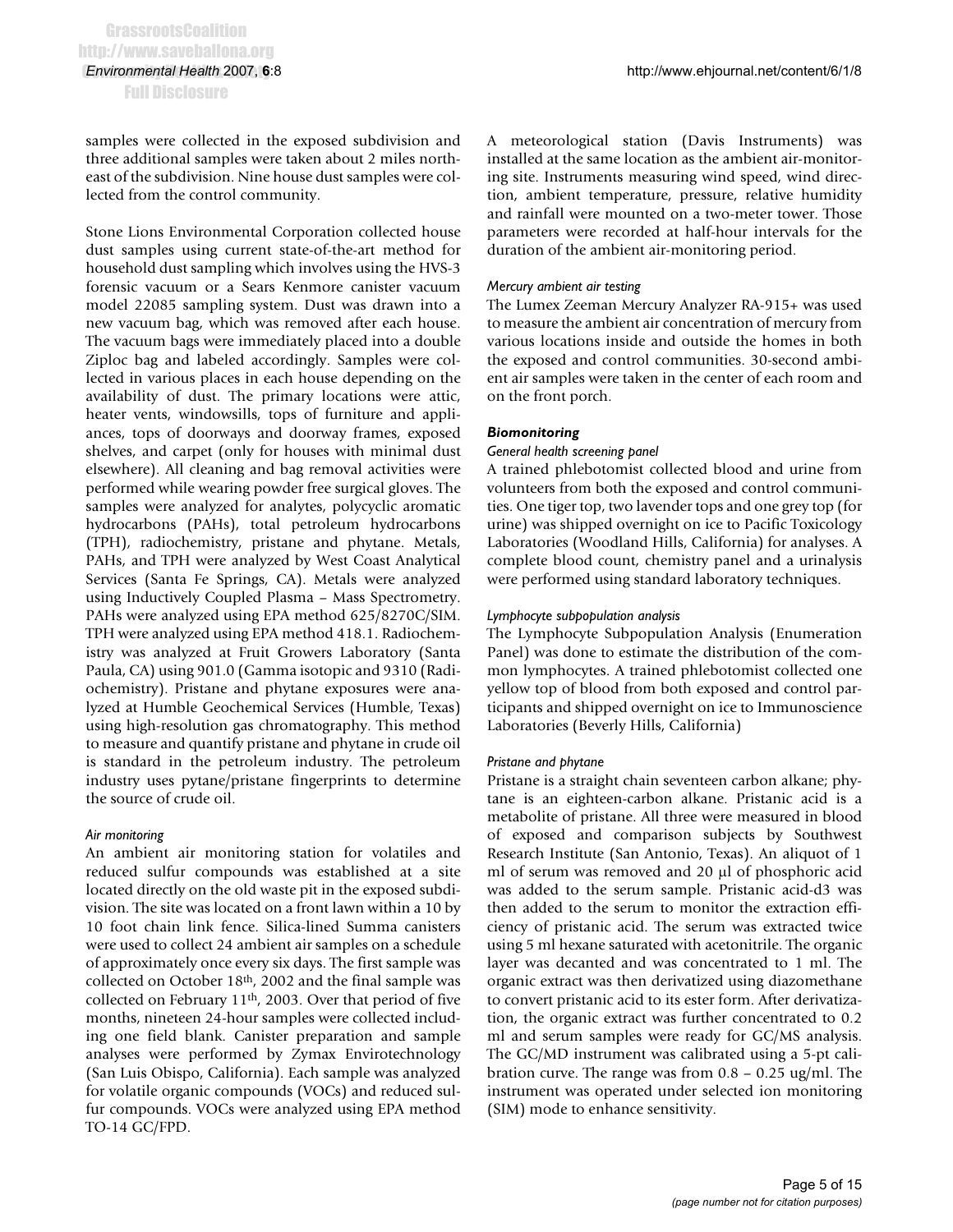#### Full Disclosure

#### *Data analysis*

Unadjusted frequencies and percents for age, gender, ethnicity, smoking status and education are presented for exposed and unexposed populations. P-values for the unadjusted differences in percents between the two groups were estimated using the Pearson chi square test. Odds ratios and 95% confidence intervals are estimated for binary health outcomes using logistic regression to compare exposed and unexposed populations while controlling for age, gender, education and race/ethnicity. The Hosmer and Lemeshow goodness-of-fit test (Hosmer and Lemeshow 1989) for the case of a binary response model was performed for each model. In this procedure, the subjects are divided into approximately ten groups of roughly the same size based on the percentiles of the estimated probabilities. The discrepancies between the observed and expected number of observations in these groups are summarized by the Pearson chi-square statistic, which is then compared to a chi-square distribution with *t* degrees of freedom, where *t* is the number of groups minus *n*. By default,  $n = 2$ . A small  $p$ -value suggests that the fitted model is not an adequate model.

Odds ratio and confidence intervals are estimated for those health outcomes where the response possibilities

**Table 1: Demographic frequencies in Hobbs\* and in a control community\*\***

include a scale from 1 to 11 using multinomial logistic regression models. The odds ratio is interpreted as the odds of the exposed reporting a higher response from the 1 – 11 scale compared to the unexposed. All the ordinal outcome variables were fit into the ordinal logistic model and the goodness of fit was tested using the chi-square statistic.

All statistical analyses were performed using SAS 8.0.

#### **Results and discussion**

Ninety adult volunteers from the exposed community and 129 adults from the comparison community participated in the study (Table 1). The age, gender and smoking history (ever/never) were similar between the two groups. The exposed population was more diverse in terms of race/ethnicity; the comparison group was Caucasian. Level of education was higher in the comparison group.

#### *Environmental measures*

House dust samples for pristane and phytane were higher in the exposed homes (Table 2). Pristane and phytane were found in every sample tested from both the exposed and unexposed communities, however, significantly higher values were found in the exposed community. Pris-

|                                  | <b>Exposed</b> |       | <b>Unexposed</b> |             |          |
|----------------------------------|----------------|-------|------------------|-------------|----------|
|                                  | No.            | $\%$  | No.              | $\%$        | P-value  |
| <b>Age Category</b>              |                |       |                  |             |          |
| $18 - 34$                        | 35             | 37.63 | 37               | 28.68       | 0.85     |
| $35 - 49$                        | 35             | 37.63 | 62               | 48.06       |          |
| $50 - 64$                        | 9              | 20.43 | 28               | 21.71       |          |
| $65+$                            | 4              | 4.30  | $\overline{2}$   | 1.55        |          |
| Total                            | 93             |       | 129              |             |          |
| Race/Ethnicity                   |                |       |                  |             |          |
| Hispanic                         | 44             | 48.89 | 5                | 3.88        | < 0.0001 |
| White                            | 29             | 32.22 | 2                | 93.80       |          |
| African American                 | 12             | 13.33 | 0                | $\mathbf 0$ |          |
| Others                           | 5              | 5.55  | 3                | 2.33        |          |
| Gender                           |                |       |                  |             |          |
| Male                             | 34             | 37.36 | 61               | 47.29       | 0.21     |
| Female                           | 57             | 62.64 | 68               | 52.71       |          |
| <b>Ever Smoked</b>               |                |       |                  |             |          |
| Yes                              | 35             | 38.89 | 52               | 40.31       | 0.83     |
| No                               | 55             | 61.11 | 77               | 59.69       |          |
| <b>Education Level</b>           |                |       |                  |             |          |
| Less than 9th grade              | 6              | 6.45  | 0                | 0           | < 0.0001 |
| $9 - 11$ <sup>th</sup> grade     | 22             | 23.66 | 13               | 10.08       |          |
| 12th/Vocational/<br>Some College | 57             | 61.29 | 86               | 66.67       |          |
| College Graduate                 | 8              | 8.60  | 30               | 23.26       |          |

\*a residential population exposed to petroleum products and other environmental contaminants

\*\*no known exposures.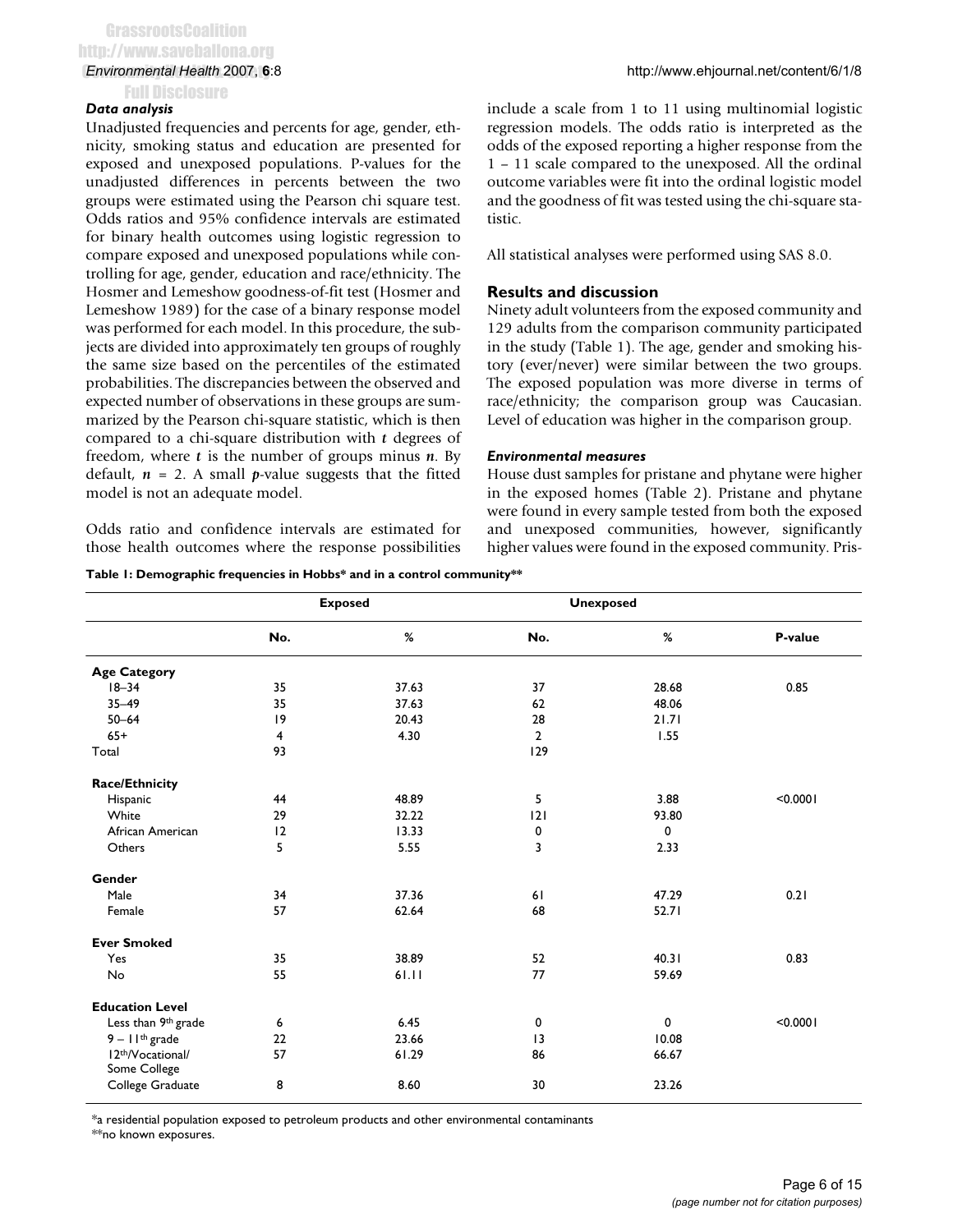tane house dust among the exposed homes was higher than in the comparison communities. House dust samples for mercury were not elevated in exposed homes (data not shown).

Air sampling by the oil company for pristane and phytane in the exposed neighborhood during both at baseline and soil removal operations consistently showed positive values (Table 3). The baseline air sampling was conducted in July of 2001. The air samples were taken during the remediation that lasted approximately 6 months starting in March of 2002. The SVOC samples were obtained in the exposed subdivision at 6 sites.

Results of ambient mercury air measurements are displayed in Table 4. Outdoor air blanks (front porch readings) were consistently much lower than indoor values. Data is not shown. Summary of the ambient mercury air measurements are displayed in Table 5. The exposed subdivision has nearly 6.2 times higher mercury levels compared to other locations in Hobbs located two miles away and nearly 2.5 times higher mercury levels compared to the control community.

#### *Biomonitoring*

One of twenty-five (4.0%) from the comparison subjects and five of twenty (25%) from the exposed who were tested had detectable positive blood levels for pristane, phytane and/or pristanic acid. Each subject who had a detectable level of pristane, phytane and/or pristanic acid also had either a frank diagnosis of lupus or common symptoms associated with immune system disorders. The students' t-test produces a p-value of < 0.05 for this difference.

Blood samples were obtained from 97% (87/90) of the exposed subjects. Forty-three of 90 (47%) exposed subjects and 37/129 (28%) unexposed subjects agreed to provide additional vials of blood for natural killer cell and CD 19 (B cell) analysis. Ten additional control subjects participated only in the natural killer cell and CD 19 (B cell) analysis (Table 6). There were biologically and statistically significant differences in B cells, Natural Killer Cells, gamma glutamyl transferase, globulin and serum calcium levels. Creatinine Phosphokinase (CPK) was not significantly different for the overall group; however, an examination of blood results for men only reveals the mean value in the exposed population is 220 versus 139 in the comparison group. Five of the nineteen exposed males (26.3%) had CPK above the laboratory normal of 269 IU/L and none of the comparison men were above that value. There was no influence by alcohol or other factors.

#### *Disease prevalence and symptoms*

Hosmer and Lemeshow tests were performed on all of the outcomes modeled with logistic regression. All of the pvalues are between 0.22 and 0.99. These results indicate that the data fit the model adequately in each case. For data scaled data modeled with multinomial logistic regression, the chi-square test for goodness of fit indicated an appropriate fit for each of the modeled outcomes.

Lupus cases were confirmed by both phone call follow up and review of medical records (Table 7). The prevalence of rheumatic diseases and lupus was greater in the exposed population compared to the unexposed (OR =  $10.78$ ; CI = 4.14, 28.12 and 19.33; 1.96, 190.72, respectively) (Table 8). The wide confidence interval for lupus reflects the single case found in the unexposed community. Increased prevalences of symptoms thought to be predictive of autoimmune disorder were found in the exposed community including: numb fingers, mouth sores, and persistent rash on the cheeks and pain on deep breath.

The presence of neurological symptoms was elevated in the exposed community including: dizziness, lightheadedness, loss of balance, extreme fatigue, sleep disorders, lack of concentration and memory loss (Table 9).

A higher prevalence of several cardiovascular problems occurred in the exposed population including stroke and

| Table 2: Results for pristane and phytane house-dust sampling for Hobbs, Hobbs-Control, and Control Community. |  |  |  |  |
|----------------------------------------------------------------------------------------------------------------|--|--|--|--|
|----------------------------------------------------------------------------------------------------------------|--|--|--|--|

| Sample Group/Chemical                                                 |                  |                   | Pristane*         |                  | Phytane*           |                    |                    |                  |  |
|-----------------------------------------------------------------------|------------------|-------------------|-------------------|------------------|--------------------|--------------------|--------------------|------------------|--|
|                                                                       | Avg              | SD                | Max               | Min              | Avg                | SD                 | Max                | Min              |  |
| Hobbs $(n = 19)$                                                      | 480.831          | 784.216           | 2441.230          | 13.770           | 262.522            | 542.694            | 2464.530           | 18.750           |  |
| Hobbs-Control <sup><math>**</math></sup> (n = 3)<br>Tehachapi (n = 9) | 42.437<br>99.029 | 25.868<br>116.491 | 66.290<br>349.310 | 14.940<br>17.940 | 155.277<br>223.969 | 153.763<br>138.587 | 324.320<br>557.440 | 23.730<br>85.220 |  |

\* results in ppm

\*\* Samples collected 2 miles outside of the Westgate Subdivision

AVG – Average

SD – Standard Deviation

Max – Maximum

Min – Minimum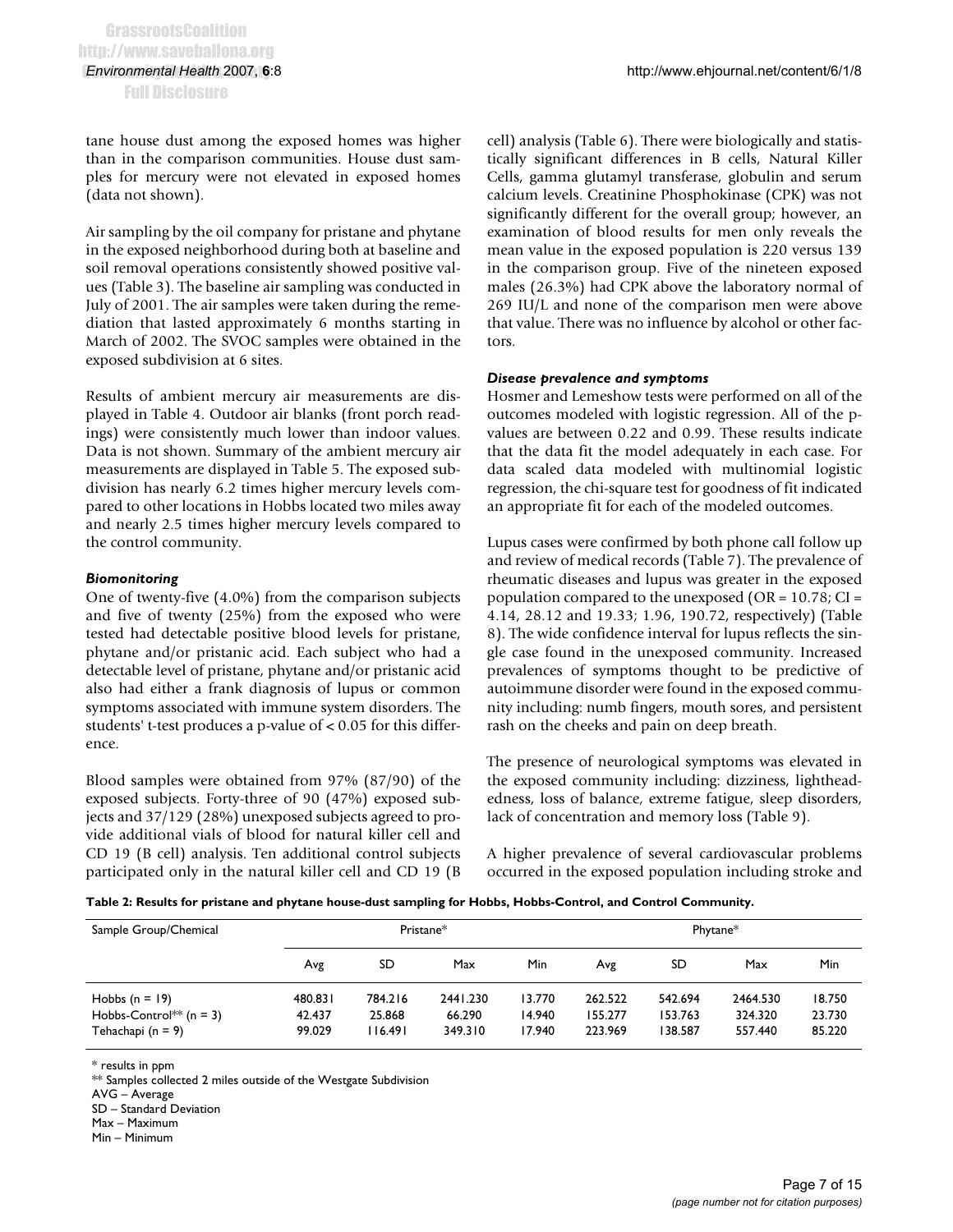|                  |                | Summary Statistics for SVOC Air Monitoring -<br><b>Baseline</b> |      | Summary Statistics for SVOC Analysis of Air -<br><b>Trenching Operations</b> |                |      |  |  |  |
|------------------|----------------|-----------------------------------------------------------------|------|------------------------------------------------------------------------------|----------------|------|--|--|--|
| Compound         |                | Concentration ( $ng/m3$ )                                       |      | Concentration ( $ng/m3$ )                                                    |                |      |  |  |  |
|                  | <b>Minimum</b> | <b>Maximum</b>                                                  | Mean | <b>Minimum</b>                                                               | <b>Maximum</b> | Mean |  |  |  |
| Phytane          | 6.10           | 145                                                             | 37.7 | 7.85                                                                         | 83.9           | 43.1 |  |  |  |
| Pristane         | 4.43           | 182                                                             | 50.5 | 8.21                                                                         | 110            | 41.9 |  |  |  |
| <b>Total PAH</b> | 57.0           | 655                                                             | 178  | 89.4                                                                         | 769            | 224  |  |  |  |

**Table 3: Air monitoring data for pristane, phytane and PAHs taken at baseline and during trenching operations\***

\*Sampling conducted by Oil Company

angina (OR = 15.41; CI = 0.78, 304.68 and 5.72; 1.68, 19.43, respectively) chest tightness and pain in the chest (Table 10). Again, the wide confidence interval for stroke reflects the paucity of stroke sufferers in the comparison community. No difference was found for the overall measure of heart disease or myocardial infarction.

Respiratory symptoms were significantly elevated in the exposed population including shortness of breath and wheezing, cough with blood or mucus, dry cough and chronic bronchitis (Table 11).

Other elevated symptoms include gastrointestinal problems like diarrhea, constipation, nausea, stomach swelling and loss of appetite (Table 12). Diabetes was also more prevalent in the exposed population; the difference nearly reached the level of statistical significance at the 0.05 level (OR =  $3.26$ , CI = 0.96, 11.10; p-value = 0.06).

#### **Discussion**

We not only observed a significantly increased prevalence of SLE but also an increase of cardiovascular, neurological and respiratory problems in this subdivision of Hobbs, New Mexico. The literature reports a prevalence for SLE that varies from 14.6 to 50.8 cases/100,000. The highest rates are seen in African Americans [4,20-22]. If all the cases reported here in this one neighborhood were the only cases in the entire town of Hobbs, we would have a

| Table 4: Results for ambient air mercury sampling for Hobbs, Hobbs-Control, and Control Community. |  |
|----------------------------------------------------------------------------------------------------|--|
|----------------------------------------------------------------------------------------------------|--|

| Sampling Group  | Address            | MULTIPLE SAMPLES AT EACH RESIDENCE* |                 |                 |                 |              |    | Average        |                |                 |    |              |    |      |    |    |       |
|-----------------|--------------------|-------------------------------------|-----------------|-----------------|-----------------|--------------|----|----------------|----------------|-----------------|----|--------------|----|------|----|----|-------|
|                 |                    |                                     | $\overline{2}$  | 3               | $\overline{4}$  | 5            | 6  | $\overline{7}$ | 8              | 9               | 10 | $\mathbf{H}$ | 12 | 13   | 4  | 15 |       |
| Hobbs           | Point I            | 9                                   | 8               | 21              | 9               | 21           |    |                |                |                 |    |              |    |      |    |    | 19.6  |
|                 | Point 2            | 17                                  | 18              | 8               | 8               | 20           | 19 | 19             | 18             |                 |    |              |    |      |    |    | 18.38 |
|                 | Point 3            | 7                                   | 8               | 8               | $\overline{10}$ | 17           | 17 | 15             | 16             | 16              |    |              |    |      |    |    | 12.67 |
|                 | Point 4            | 46                                  | 73              | 79              | 82              | 68           | 94 | 97             | 157            | 7               | 67 | 103          | 96 | 72.3 | 90 | 19 | 87.64 |
|                 | Point 5            | $\mathbf{H}$                        | 15              | 32              | 17              | 34           | 23 | 24             | 28             | 27              | 28 | 20           |    |      |    |    | 23.55 |
|                 | Point 6            | $\mathbf{H}$                        | 9               | $\overline{10}$ | 9               | 12           | 12 | $\mathbf{H}$   | 4              | $\overline{10}$ |    |              |    |      |    |    | 10.89 |
|                 | Point 7            | $\overline{13}$                     | 4               | $\overline{13}$ | $\overline{13}$ | 15           | 13 | 4              |                |                 |    |              |    |      |    |    | 13.57 |
|                 | Point <sub>8</sub> | 32                                  | 24              | 33              | 27              | 30           | 35 | 30             | 32             | 35              |    |              |    |      |    |    | 30.89 |
|                 | Point 9            | 19                                  | 15              | 4               | 12              | 9            | 15 | 4              | $\overline{2}$ |                 |    |              |    |      |    |    | 12.5  |
|                 | Point 10           | 4                                   | $\overline{13}$ | $\overline{13}$ | 4               | 10           | 12 | $\mathbf{H}$   |                |                 |    |              |    |      |    |    | 12.43 |
| Hobbs Control** | Point 11           | 7                                   | 5               | 7               | 6               | 9            | 9  | 7              |                |                 |    |              |    |      |    |    | 7.14  |
|                 | Point 12           | 4                                   | 0               | 0               | 0               | 0            | 0  |                |                |                 |    |              |    |      |    |    | 0.67  |
| Control         | Point 13           | 15                                  | 17.5            | 15              | 9               | 9            | 21 |                |                |                 |    |              |    |      |    |    | 17.75 |
|                 | Point 14           | $\overline{2}$                      | 5               | 6               | 6               | 7            |    |                |                |                 |    |              |    |      |    |    | 5.2   |
|                 | Point 15           | 16                                  | 15              | 16              | 8               | 13           | 28 | 31             | 30             | 29              | 29 | 32           |    |      |    |    | 22.45 |
|                 | Point 16           | $\overline{7}$                      | 9               | 9               | 12              |              |    |                |                |                 |    |              |    |      |    |    | 9.25  |
|                 | Point 17           | 6                                   | 7               | 7               | 8               |              |    |                |                |                 |    |              |    |      |    |    | 7     |
|                 | Point 18           | 18                                  | 18              | 8               | 12              |              |    |                |                |                 |    |              |    |      |    |    | 16.5  |
|                 | Point 19           | 9                                   | 7               | 6               |                 | 7            | 5  |                |                |                 |    |              |    |      |    |    | 5.83  |
|                 | Point 20           | 4                                   | 5               | 6               | 3               | $\mathbf{2}$ | 4  | 9              |                |                 |    |              |    |      |    |    | 4.71  |
|                 | Point 21           | $\overline{10}$                     | $\mathbf{H}$    | 8               | 6               | $ 2\rangle$  | 6  |                |                |                 |    |              |    |      |    |    | 10.5  |
|                 | Point 22           | 5                                   | 6               |                 |                 |              |    |                |                |                 |    |              |    |      |    |    | 5.5   |

\* 30-second averages, results in nanograms per cubic meter

\*\*Samples collected 2 miles outside of the Westgate Subdivision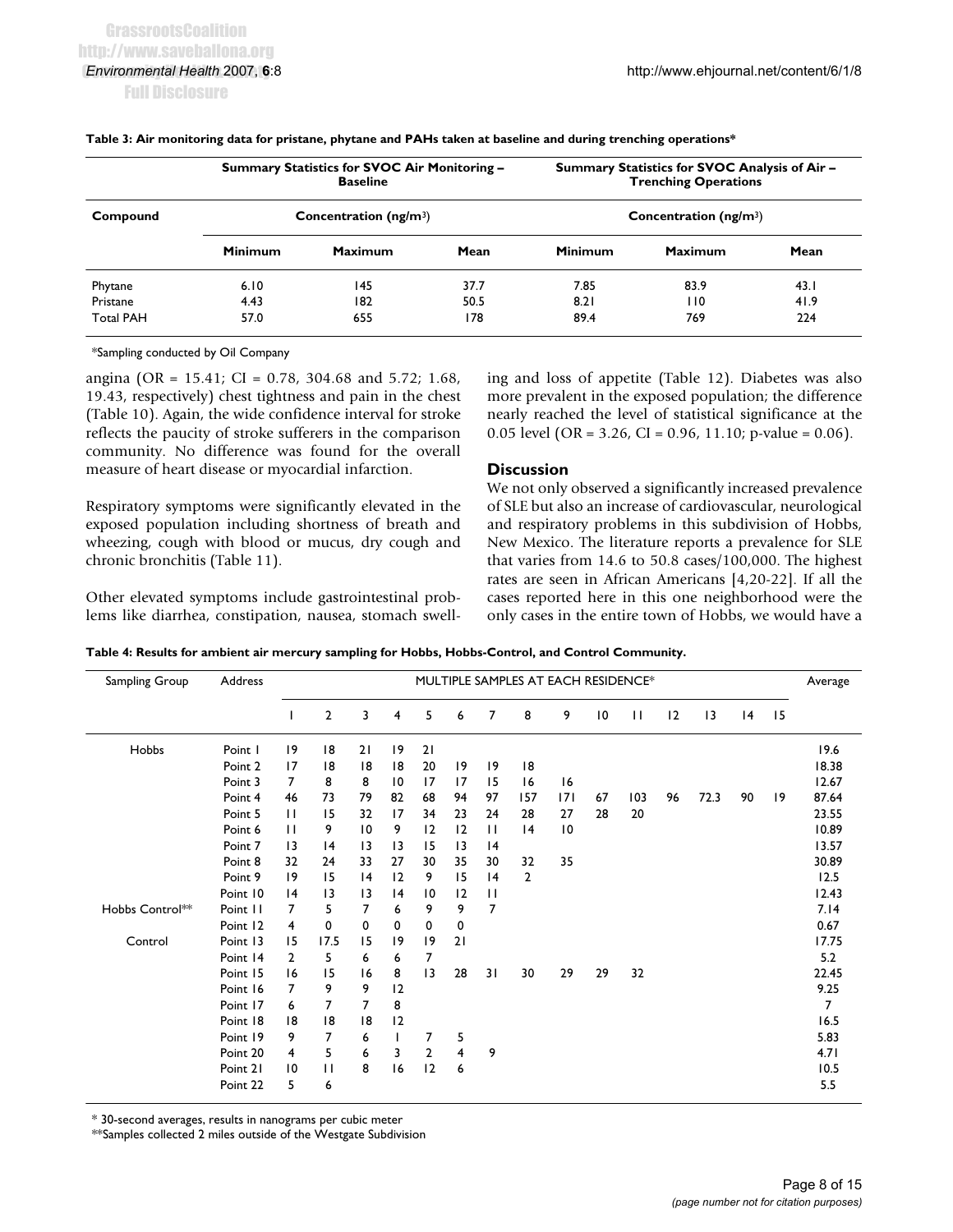**Table 5: Summary Results for ambient air mercury sampling for Hobbs, Hobbs-Control, and Control Community.**

| Sample Group/Chemical                             | Mercury*               |                       |                         |                      |  |
|---------------------------------------------------|------------------------|-----------------------|-------------------------|----------------------|--|
|                                                   | Avg                    | SD                    | Max                     | Min                  |  |
| Hobbs<br>Hobbs-Control <sup>**</sup><br>Tehachapi | 24.21<br>3.90<br>10.47 | 31.34<br>3.67<br>8.08 | 171.00<br>9.00<br>32.00 | 2.00<br>0.00<br>1.00 |  |

\* 30-second averages, results in nanograms per cubic meter

\*\*Samples collected 2 miles outside of the Westgate Subdivision

AVG – Average

SD – Standard Deviation

SLE prevalence of 45 cases/100,000 (13 cases/28,657). However, that method of calculation would most likely be inaccurate because there are no doubt other SLE cases in Hobbs. Thirteen SLE cases are found on two blocks alone. This two-block area was on or near the site of the oil field waste pit and presumably would reflect a higher exposure than other areas. Taking only the exposed neighborhood we obtain a lupus prevalence of 872/100,000 (13 cases/1490 [532 homes  $\times$  2.8 individuals in each household]). In addition to the diagnosed SLE, there is an increased prevalence of reported immunologic symptoms and or problems in the exposed population compared to controls. Rheumatic disease is 10 times more likely; SLE is 10 times more likely in the exposed compared to their unexposed counterparts. Other symptoms common among those with immune problems are also reported with increased frequency in the exposed population including mouth sores, numbness, and rash.

The magnitude of the prevalence of SLE may be understated for three reasons. First there were other possible SLE cases however we could not confirm a physician diagnosis in their medical records. Second we compared the prevalence using the highest-available expected estimates for prevalence to be conservative. Third, we did not collect data on the entire subdivision or town; therefore we may not have identified all the cases of SLE, even in the exposed subdivision.

In addition to the finding of a significant increase in the prevalence of SLE in the exposed neighborhood the lymphocyte testing of the exposed population's immune system shows significant abnormality compared with the controls. The lymphocyte population of the exposed residents is not normal. Natural Killer Cells (NKC) are significantly lower in the exposed population. Analysis of Blymphocytes shows that the exposed population has significantly higher B-lymphocytes compared to controls. This finding is consistent with the known compensatory effects of B cells when other lymphocytes are inhibited. The natural killer cells are reduced causing compensatory changes in B-cells. Such a decrease of an essential component of the body's immune cells indicates a potentially significant impairment with implications for increased susceptibility to infection and cancer. The data presented here reports for the first time an adverse effect on lymphocytes numbers associated with environmental exposures to oil field waste. The spectrum of long-term health effects arising from this exposure will require long-term follow-up. At the very least this data demonstrates a perturbation of the immune system, which in concert with the finding of a significant cluster of SLE indicates that the exposure in this neighborhood is likely have additional effects on the residents, even those who have not been diagnosed with SLE. We are attempting to further characterize the immunological defect that is present in these residents.

Calcium is tightly regulated in the body because it is an essential mineral in many body functions. Even slight changes in serum calcium reflect alterations in hormone balance. In this case, there is a significantly higher serum calcium level in the exposed population. This finding reflects differences in hormone balance and is consistent

| Table 6: Ordinary least squares regression analysis comparing blood results between exposed and unexposed, controlling for age. |  |
|---------------------------------------------------------------------------------------------------------------------------------|--|
|---------------------------------------------------------------------------------------------------------------------------------|--|

| <b>Adults</b>                       | <b>Exposed</b> |               |        | <b>Unexposed</b> | <b>Comparison Estimates</b> |          |  |
|-------------------------------------|----------------|---------------|--------|------------------|-----------------------------|----------|--|
|                                     | Number         | Mean (SD)     | Number | Mean (SD)        | Parameter Estimate          | P-value  |  |
| % CD 19 (B-cell)                    | 43             | 18.07(6.11)   | 47     | 14.02(4.68)      | 3.98                        | 0.0006   |  |
| % Natural Killer Cells <sup>1</sup> | 43             | 10.77(5.65)   | 47     | 14.26(7.33)      | $-3.41$                     | 0.01     |  |
| Total bilirubin                     | 87             | 0.61(0.23)    | 37     | 0.54(0.16)       | 0.07                        | 0.12     |  |
| gamma-Glutamyl transferase (IU/L)   | 87             | 40.07(50.25)  | 37     | 19.30(11.53)     | 21.60                       | 0.01     |  |
| Globulin (mg%)                      | 87             | 3.02(0.50)    | 37     | 2.86(0.34)       | 0.15                        | 0.09     |  |
| Serum CALCIUM (mg%)                 | 87             | 9.71(0.38)    | 37     | 9.23(0.36)       | 0.48                        | < 0.0001 |  |
| Creatinine Phosphokinase (IU/L)     | 87             | 127.44(90.63) | 37     | 110.43(54.02)    | 16.02                       | 0.32     |  |

1. Natural Killer Cells = CD16 + 56+/CD45+

SD = Standard Deviation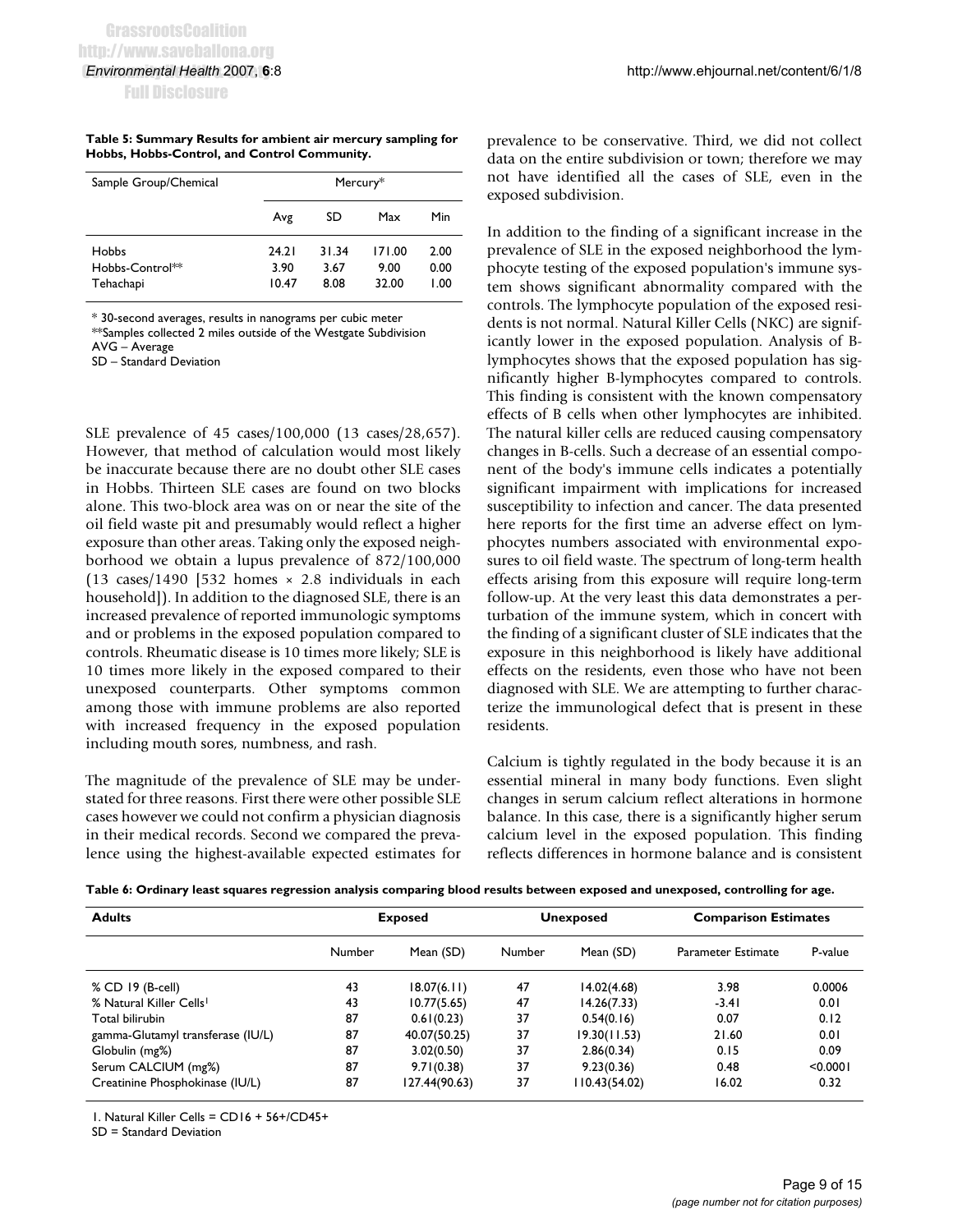Full Disclosure

| <b>Patient</b> | <b>From Age</b> | To Age  | <b>Total years</b> | Gender | Date of Birth (age) |
|----------------|-----------------|---------|--------------------|--------|---------------------|
|                | 43              | Present | 4                  | Female | 8/21/45(57)         |
|                | 26              | Present | 22                 | Female | 11/6/54(48)         |
|                | $\mathbf{H}$    | 22      | П                  | Female | 1/4/76(27)          |
|                | 30              | Present | 19                 | Female | 1/23/54(49)         |
|                | 37              | Present | 12                 | Female | 7/3053 (49)         |
| <b>D</b>       | 31              | 45      | 14                 | Male   | 6/7/56(46)          |
|                | 33              | 35      |                    | Female | 8/7/45(57)          |
| 8              | 38              | 43      |                    | Female | 12/4/39(63)         |
| 9              | 28              | 30      |                    | Female | $1/21/63$ (40)      |
| 10             | 62              | 72      | 10                 | Female | 12/20/26 (76)       |
| П              | 18              | 40      | 22                 | Female | 4/20/59(43)         |
| 12             | 35              | 49      | 14                 | Female | 9/23/51(51)         |
| 13             | 3               | 29      | 26                 | Female | 12/12/1972 (29)     |

| Table 7: Exposure information for Lupus cases in Westgate Subdivision |  |  |  |
|-----------------------------------------------------------------------|--|--|--|
|-----------------------------------------------------------------------|--|--|--|

with the endocrine disrupting effects of environmental pollutants. In this case the chemical agent or agents that may explain this phenomenon are unknown.

Creatinine Phosphokinase (CPK) is an enzyme, which appears in the blood. Elevations of this enzyme indicates damage to either heart, brain or muscle tissue The cause of the elevated CPK in the exposed males is another objective indication of adverse effects in the residents most logically as a result of their environmental exposure to oil field waste. As with the disruption of calcium metabolism the chemical agents responsible are unknown. In our experience CPK is often elevated in patients with exposure to neurotoxic agents. It is likely that the source of the elevated serum CPK in this case is from damage to the nervous tissue.

The residents in the exposed community were exposed to higher than usual background levels of various hydrocarbons including benzene, xylene, toluene, pristane, phytane and polycyclic aromatic hydrocarbons (PAHs). We found higher levels of air mercury and house dust pristane/phytane in the affected neighborhood compared to other areas of Hobbs and the control town. Mercury is very volatile and so the major route of exposure would be through vapor inhalation. Pristane/phytane on the other hand is not volatile and it would be expected to be higher in the house dust.

Mercury is one of the *few* chemicals that are conclusively known to cause adverse immune system disruption in animals and humans. Exposure to mercury can depress or stimulate the immune system [23]. Inorganic mercury salt poisoning which was once a common cause of renal failure is now less common [24]. Recent research has been done on the adverse effects of mercury on various components of the immune system [25-31]. Some strains of rodents develop autoimmunity upon very low exposure to mercury while other strains are not affected [9,23,32,33]. This finding reveals a key element to understanding mercury toxicity and the immune system. Only those persons with the susceptibility will develop the disease. The occurrence of autoimmunity in animal studies depends on the dose, chemical form or strain of animal. Animal studies show that low doses of mercury damages T cells, leads to immune system dysfunction and induces autoimmunity [9,34-47]. The immune reaction in humans to mercury exposure is varied. Humans have

|                              | Exposed $N(\%)$ or mean $\pm$ s.d. | Unexposed $N(\%)$ or mean $\pm$ s.d. | Odds Ratio | 95% Confidence Interval | P-value  |
|------------------------------|------------------------------------|--------------------------------------|------------|-------------------------|----------|
| <b>Rheumatic Diseases</b>    | 33 (39.29)                         | 16 (12.40)                           | 10.78      | 4.14.28.12              | < 0.0001 |
| Systemic lupus erythematosus | 13(14.29)                          | (0.78)                               | 19.33      | 1.96.190.72             | 0.01     |
| Immune                       | 9(11.11)                           | (0.78)                               | 26.44      | 2.67.261.50             | 0.005    |
| Anemia                       | 22(26.19)                          | 29 (22.48)                           | 1.14       | 0.49, 2.65              | 0.76     |
| Numbness in Fingers          | 49 (58.33)                         | 34 (26.36)                           | 3.96       | 1.93, 8.15              | < 0.0002 |
| Mouth Sores                  | 18(21.43)                          | 6(4.65)                              | 5.66       | 1.78, 18.03             | 0.03     |
| Rash on the Cheeks           | 17 (20.24)                         | 4(3.10)                              | 8.27       | 2.20, 31.13             | 0.002    |
| Rash from Sunlight           | 17 (20.24)                         | 11(8.53)                             | 1.44       | 0.50, 4.13              | 0.50     |
| Pain on Deep Breath          | 19 (22.62)                         | 7(5.43)                              | 11.04      | 3.68, 33.13             | < 0.0001 |

\*Odds ratio and confidence intervals are estimated using logistic regression

Controlled for age, gender, race/ethnicity, education and smoking history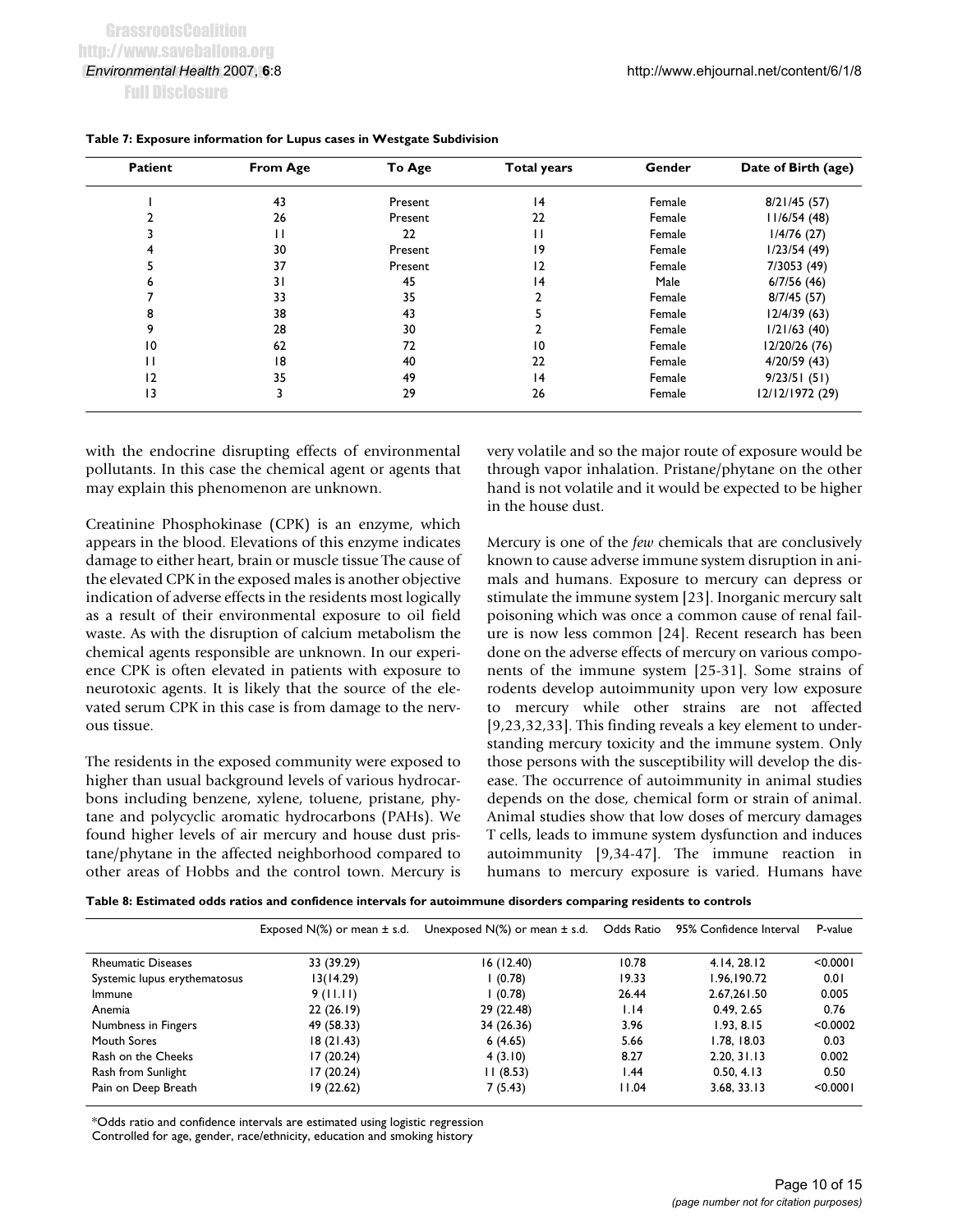### **GrassrootsCoalition** http://www.saveballona.org

#### Environmental Health 2007, 6:8

Full Disclosure

|                                                                               | Exposed N(%) or<br>mean $\pm$ s.d. | Unexposed $N(\%)$ or<br>mean $\pm$ s.d. | Odds Ratio | 95% Confidence Interval | P-value  |
|-------------------------------------------------------------------------------|------------------------------------|-----------------------------------------|------------|-------------------------|----------|
| Dizziness*                                                                    | $4.40 \pm 3.10$                    | $2.25 \pm 1.96$                         | 4.42       | 2.37, 8.24              | < 0.0001 |
| Lightheadedness*                                                              | $4.85 \pm 3.12$                    | $2.65 \pm 1.81$                         | 5.02       | 2.69, 9.34              | < 0.0001 |
| Loss of balance $*$                                                           | $3.68 \pm 3.07$                    | $2.24 \pm 1.73$                         | 2.83       | 1.53, 5.22              | 0.0009   |
| Extreme fatigue*                                                              | $6.97 \pm 3.69$                    | $3.12 \pm 2.40$                         | 11.50      | 5.94, 22.28             | < 0.0001 |
| Somnolence*                                                                   | $5.08 \pm 3.76$                    | $2.11 \pm 1.86$                         | 4.99       | 2.66, 9.36              | < 0.0001 |
| Can't fall asleep*                                                            | $4.79 \pm 3.79$                    | $2.89 \pm 2.50$                         | l.94       | 1.06.3.54               | 0.03     |
| Wake up frequently*                                                           | $5.12 \pm 3.79$                    | $2.91 \pm 2.55$                         | 3.98       | 2.16, 7.36              | >0.0001  |
| Sleep soundly for only a few hours*                                           | $4.83 \pm 3.59$                    | $2.81 \pm 2.51$                         | 4.00       | 2.16, 7.40              | >0.0001  |
| Lack of concentration*                                                        | $5.70 \pm 3.73$                    | $3.76 \pm 2.66$                         | 2.67       | 1.47.4.84               | 0.001    |
| Recent memory loss*                                                           | $5.22 \pm 3.82$                    | $3.76 \pm 2.66$                         | 2.87       | 1.58.5.23               | 0.0006   |
| Decreased libido*                                                             | $4.36 \pm 4.00$                    | $2.92 \pm 2.35$                         | 3.00       | 1.60, 5.59              | 0.0006   |
| When driving in familiar areas, do you ever<br>get lost or go the wrong way * | $2.67 \pm 2.73$                    | $1.55 \pm 1.33$                         | 3.05       | 1.54, 6.08              | 0.002    |

|  |  |  | Table 9: Odds ratios and confidence intervals for neurologic and behavioral disorders comparing exposed and unexposed residents |  |
|--|--|--|---------------------------------------------------------------------------------------------------------------------------------|--|
|--|--|--|---------------------------------------------------------------------------------------------------------------------------------|--|

\* Odds ratio and confidence intervals are estimated using multinomial logistic regression models with generalized estimating equations (GEE); odds ratio interpreted as the odds of exposed being in a higher category compared to unexposed. Respondents were asked to "score each question on a scale of 1 – 11, one representing never and 11 representing always.

Controlled for age, gender, race/ethnicity, education and smoking history

increased activity of the immune system leading to autoimmunity [48] or sensitivities to the environment [49,50]. On the other hand there can be immune suppression with decreases in immune defenses such as macrophage function [51]. Low-level chronic exposure to mercury has been associated with Crohn's disease, endometriosis, lupus, and other autoimmune processes [8,28,52]. There have been case reports linking mercury to autoimmune disease in humans and a recent epidemiologic study of occupational risk factors for SLE identified mercury as a potential causal agent ( $OR = 3.6$ ; 95% CI = 1.3,10) [7-9].

Cooper's epidemiologic study of human exposure to mercury reveals increased rates of immunologic disease. Associations were seen with self-reported occupational exposure to mercury (OR = 3.6; 95% CI = 1.3, 10.0) and reported a significantly increased prevalence of SLE among dental workers (OR = 7.1; 95% CI = 2.2, 23.4) [7]. None of our subjects had been dental workers. Mercury's presence can be explained in this community by mercury presence in crude oil and its use in instruments found in oil fields [53-55]. Studies have implicated residents living near industrial emissions or environmental contamination to increased prevalence of SLE [5,6].

In 1976, Cancro and Potter injected mineral oil or the pure alkane pristane into mice [56]. Cancro and Potter reported that in as little as three days plasmacytosis was evident [56]. Pristane injected into a rat also induces arthritis [57-61]. In certain strains of mice. pristane exposure is known to induce autoimmunity and systemic lupus erythematosus [12,13,62-73]. Satoh in 2000 reported that pristane was able to induce lupus in virtually any strain of mouse regardless of its genetic background [13]. Phytane is also likely to have a similar effect because

| Table 10: Odds ratios and confidence intervals for cardiovascular disorders between exposed and unexposed residents. |  |  |  |  |
|----------------------------------------------------------------------------------------------------------------------|--|--|--|--|
|                                                                                                                      |  |  |  |  |

|                               | Exposed $N(\%)$ or mean $\pm$ s.d. | Unexposed $N(\%)$ or mean $\pm$ s.d. | Odds Ratio | 95% Confidence Interval | P-value  |
|-------------------------------|------------------------------------|--------------------------------------|------------|-------------------------|----------|
| Heart Disease*                | 5(6.17)                            | 4(3.10)                              | 1.80       | 0.33, 9.66              | 0.50     |
| Acute Myocardial Infarction * | 3(3.57)                            | 3(2.33)                              | 2.11       | 0.17, 25.93             | 0.56     |
| Stroke*                       | 5(5.95)                            | (0.78)                               | 15.41      | 0.78, 304.68            | 0.07     |
| Angina*                       | 15(17.86)                          | 5(3.88)                              | 5.72       | 1.68, 19.43             | 0.005    |
| Rhythm                        | 10(12.35)                          | 18(13.95)                            | 0.61       | 0.22.168                | 0.34     |
| Chest tightness <sup>**</sup> | $3.74 \pm 2.82$                    | $1.92 \pm 1.54$                      | 5.97       | 3.13, 11.40             | >0.0001  |
| Palpitations**                | $3.03 \pm 2.69$                    | $2.35 \pm 1.98$                      | l.64       | 0.87, 3.07              | 0.12     |
| Pain in Chest**               | $3.42 \pm 2.88$                    | $1.73 \pm 1.65$                      | 4.24       | 2.21, 8.14              | < 0.0001 |

\*Odds ratio and confidence intervals are estimated using logistic regression

\*\* Odds ratio and confidence intervals are estimated using multinomial logistic regression models with generalized estimating equations (GEE); odds ratio interpreted as the odds of exposed being in a higher category compared to unexposed. Respondents were asked to "score each question on a scale of 1 – 11, one representing never and 11 representing always.

Controlled for age, gender, race/ethnicity, education and smoking history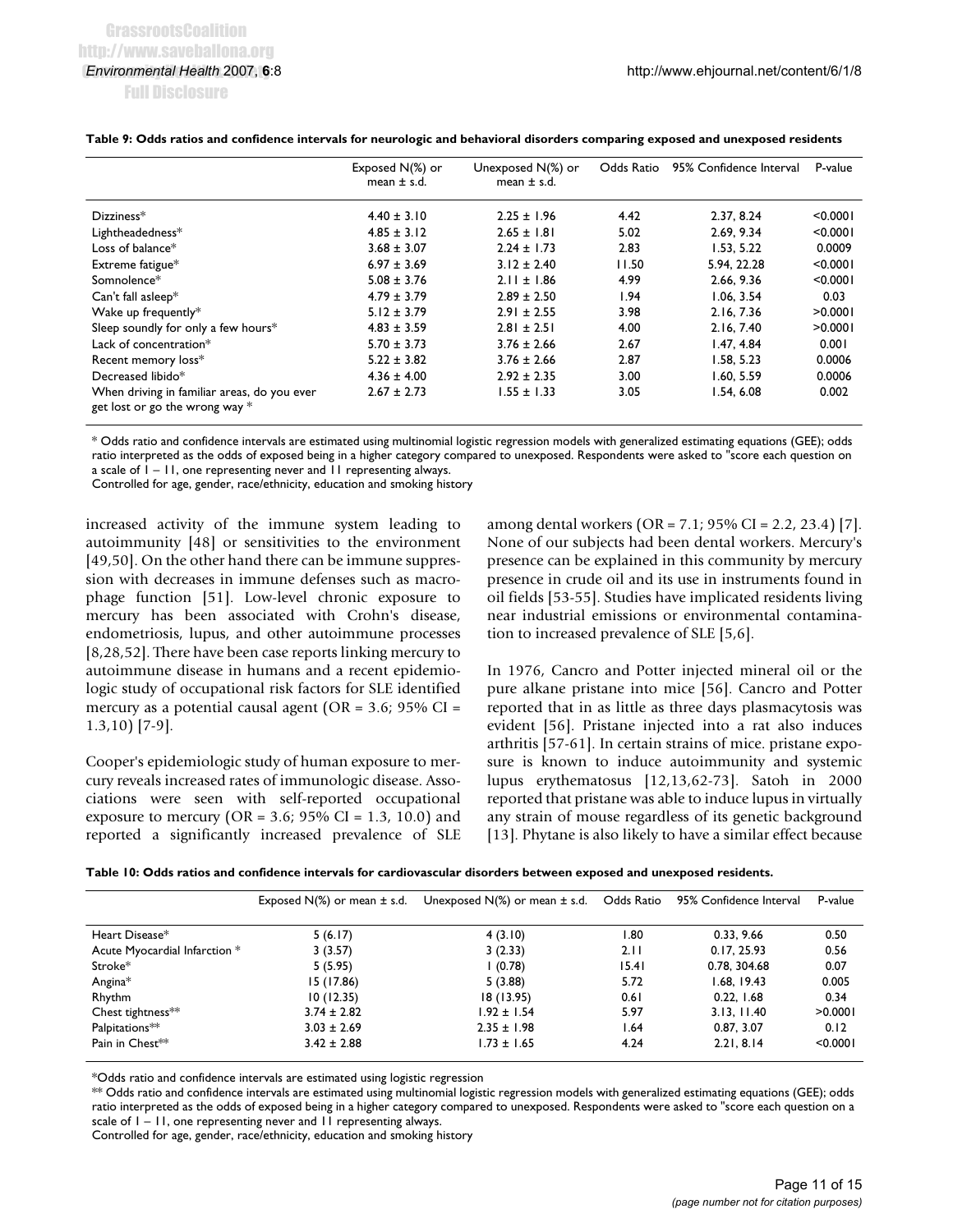Full Disclosure

|                                  | Exposed                    | Unexposed                  |            | 95%                 |          |
|----------------------------------|----------------------------|----------------------------|------------|---------------------|----------|
|                                  | $N(\%)$ or mean $\pm$ s.d. | $N(\%)$ or mean $\pm$ s.d. | Odds Ratio | Confidence Interval | P-value  |
| Pneumonia <sup>*</sup>           | 11(13.58)                  | 18(13.95)                  | 1.19       | 0.45, 3.15          | 0.72     |
| Pleurisy*                        | 5(6.33)                    | 4(3.10)                    | 1.48       | 0.29, 7.61          | 0.64     |
| Chronic bronchitis*              | 16 (19.75)                 | 3(2.33)                    | 17.4       | 4.06, 74.35         | 0.0001   |
| Dry cough $**$                   | $4.64 \pm 3.21$            | $2.36 \pm 1.74$            | 5.06       | 2.67, 9.60          | < 0.0001 |
| Cough with mucous <sup>**</sup>  | $4.73 \pm 3.51$            | $2.79 \pm 1.75$            | 2.6        | 1.43.4.73           | 0.002    |
| Cough with Blood**               | $2.30 \pm 2.55$            | $1.11 \pm 0.45$            | 11.8       | 4.33, 32.03         | < 0.0001 |
| Asthma Diagnosed by MD*          | 11(13.41)                  | 17(13.18)                  | 2.13       | 0.78, 5.82          | 0.14     |
| Rhinitis*                        | 24(29.63)                  | 21(16.28)                  | 3.45       | 1.49.8.01           | 0.004    |
| Sinusitis range <sup>**</sup>    | $4.57 \pm 3.71$            | $2.50 \pm 1.91$            | 2.62       | 1.43, 4.79          | 0.002    |
| Short of Breath at Rest*         | 23 (27.38)                 | 4(3.10)                    | 11.3       | 3.II, 40.98         | 0.0002   |
| Short of Breath on Walking*      | 40 (48.19)                 | 6(4.65)                    | 34.3       | 10.52, 112.09       | < 0.0001 |
| Short of Breath Climbing Stairs* | 52 (62.65)                 | 34 (26.36)                 | 6.17       | 2.81, 13.56         | < 0.0001 |
| Wheezing*                        | 24 (28.57)                 | 7(5.43)                    | 19.2       | 5.59, 65.98         | < 0.0001 |

\*Odds ratio and confidence intervals are estimated using logistic regression

\*\* Odds ratio and confidence intervals are estimated using multinomial logistic regression models with generalized estimating equations (GEE); odds ratio interpreted as the odds of exposed being in a higher category compared to unexposed. Respondents were asked to "score each question on a scale of 1 – 11, one representing never and 11 representing always.

Controlled for age, gender, race/ethnicity, education and smoking history

of its similar structure and toxicity [72]. Pristane is a likely candidate to be an environmental trigger for SLE in susceptible sub-populations. The authors wrote in their paper "Finally, it may be worth noting that pristane is found in mineral oil, shark oil, and many foods, raising the possibility that environmental exposure to pristane could be involved in the pathogenesis of some cases of human SLE" [12].

It has been demonstrated that both pristane and mercury will alter immune system function [57,58,74,75]. We are not aware of any human cases of pristane induced SLE, this study should encourage further research on autoimmune diseases and environmental exposures.

The fact that all of the subjects with pristane or phytane in their blood have significant autoimmune diseases or symptoms of autoimmune disease is consistent with the animal models implicating pristane as a causal factor in the development of SLE. Interestingly, the one control subject with pristane and phytane in her blood reported a rash after being in the sun and also a diagnosis of pleurisy. These two symptoms are often antecedent to developing lupus.

Some researchers question whether reliable data can be obtained from participants involved in litigation. While it is claimed that litigants exaggerate their symptoms we know of no evidence that this is true, particularly when

| Table 12: Odds ratios and confidence intervals for other disorders between exposed and unexposed residents |  |  |
|------------------------------------------------------------------------------------------------------------|--|--|
|------------------------------------------------------------------------------------------------------------|--|--|

|                                    | Exposed $N(\%)$ or mean $\pm$ s.d. | Unexposed $N(\%)$ or mean $\pm$ s.d. Odds Ratio |       | Confidence Interval | P-value  |
|------------------------------------|------------------------------------|-------------------------------------------------|-------|---------------------|----------|
| Diabetes*                          | 10(12.35)                          | 6(4.65)                                         | 3.26  | 0.96, 11.10         | 0.06     |
| Reduced sense of smell**           | $3.80 \pm 3.53$                    | $2.12 \pm 2.23$                                 | 3.77  | 1.96.7.25           | < 0.0001 |
| Nausea $**$                        | $4.54 \pm 3.20$                    | $2.23 \pm 1.51$                                 | 4.82  | 2.58, 8.99          | < 0.0001 |
| Loss of appetite $**$              | $3.80 \pm 2.70$                    | $2.13 \pm 1.49$                                 | 3.44  | 1.86, 6.37          | < 0.0001 |
| Stomach swells or is bloated**     | $5.07 \pm 3.78$                    | $2.13 \pm 1.80$                                 | 6.76  | 3.46, 13.19         | < 0.0001 |
| Constipation**                     | $4.16 \pm 3.36$                    | $2.68 \pm 2.14$                                 | 2.90  | 1.58.5.35           | 0.0006   |
| $Diar$ rhea $**$                   | $3.78 \pm 2.89$                    | $2.55 \pm 1.75$                                 | 2.75  | 1.49.5.06           | 0.001    |
| Poor bladder control <sup>**</sup> | $3.40 \pm 3.59$                    | $2.34 \pm 2.13$                                 | 2.50  | 1.30, 4.82          | 0.006    |
| Hair Loss*                         | 33 (39.76)                         | 6(4.65)                                         | 14.12 | 4.57, 43.65         | < 0.0001 |
| Seizures*                          | 4(4.76)                            | 5(3.88)                                         | 0.85  | 0.18, 4.02          | 0.84     |

\*Odds ratio and confidence intervals are estimated using logistic regression

\*\* Odds ratio and confidence intervals are estimated using multinomial logistic regression models with generalized estimating equations (GEE); odds ratio interpreted as the odds of exposed being in a higher category compared to unexposed. Respondents were asked to "score each question on a scale of  $1 - 11$ , one representing never and  $11$  representing always.

Controlled for age, gender, race/ethnicity, education and smoking history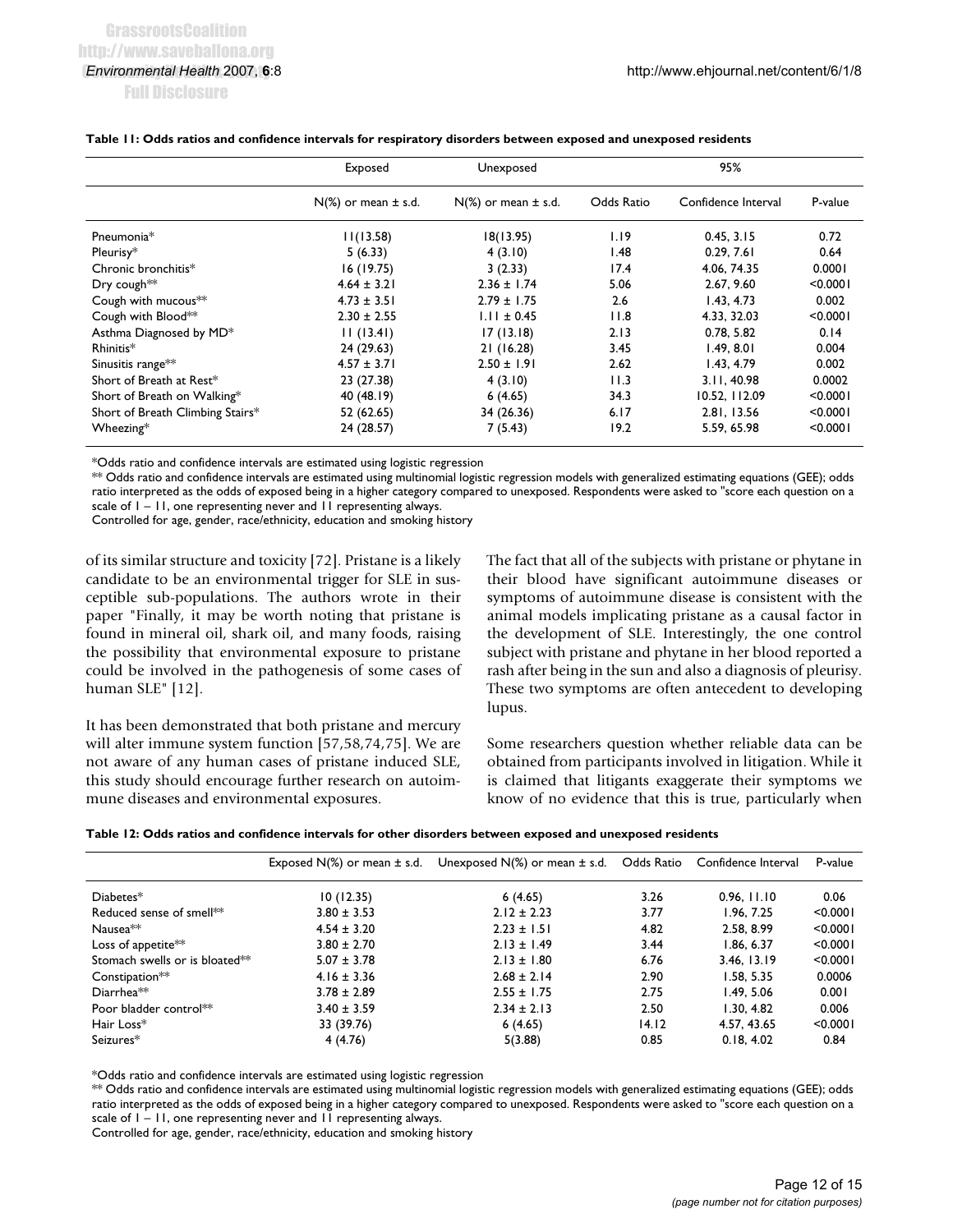**GrassrootsCoalition** http://www.saveballona.org

Environmental Health 2007, 6:8

Full Disclosure

examining averaged group responses. A study by the Agency for Toxic Substance and Disease Registry (ATSDR) revealed no evidence of "litigation bias" among subjects being followed for health effects from trichloroethylene in their drinking water with no statistically significant difference in the validity of the survey responses from litigant versus non-litigant populations [76]. These authors write, "Litigants are no more likely than non-litigant(s) to provide inaccurate or exaggerated responses."

Observational bias is unlikely to influence these results because the techniques used to collect the data do not require interpretation. In addition, there is no indication that there would have been differential bias in this regard. The questionnaires were filled out in a neutral environment supervised by trained proctors. All subjects were given the same instructions. Recall bias is also unlikely to affect the results, particularly when it comes to lupus. Most people who were ever diagnosed with this disease would never forget it.

#### **Conclusion**

Despite some possible limitations, the findings in this study are compelling. The hypothesis that environmental toxins may induce lupus is consistent with the known ability of certain medications to cause SLE [77-79]. There exists a plausible biological basis for such an association [80]. Examples include the association of prolonged silica-dust exposure with scleroderma [81], the occurrence of Raynaud's phenomenon, sclerodermatous skin changes, and acroosteolysis among vinyl chloride workers [82,83].

This study adds to the evidence implicating pristane and mercury in the development of lupus and generates questions as to the possible synergistic effects of organic solvents including pristane and phytane, mercury and other exposures. Further research is needed to determine the mechanism of effect for each of the suspected causal exposures and to assess possible synergy between exposures.

#### **Competing interests**

The author was first hired by a law firm to investigate, however the law case has been dropped for several years, therefore the authors declare that they have no competing interests.

#### **Authors' contributions**

JD conceived of the study and supervised all aspects of its implementation and reviewed drafts of the manuscript; HT and PAM assisted in writing the manuscript; JK completed the analysis; JT carried out the environmental testing and participated in drafting the manuscript; and RW assisted in the design of the study.

#### **Acknowledgements**

We thank Dr. Marilyn Zwass for her help in reviewing a previous draft. We would also like to thank Elaine Nitta for her help on the manuscript.

#### **References**

- 1. Cohen : **Preliminary criteria for the classification of systemic lupus erythematosus.** *Bull Rheum Dis* 1971, **21(9):**643-648.
- 2. ACR: **[Guidelines for referral and management of systemic](http://www.ncbi.nlm.nih.gov/entrez/query.fcgi?cmd=Retrieve&db=PubMed&dopt=Abstract&list_uids=10513791) lupus erythematosus in adults. American College of Rheu[matology Ad Hoc Committee on Systemic Lupus Erythema](http://www.ncbi.nlm.nih.gov/entrez/query.fcgi?cmd=Retrieve&db=PubMed&dopt=Abstract&list_uids=10513791)[tosus Guidelines.](http://www.ncbi.nlm.nih.gov/entrez/query.fcgi?cmd=Retrieve&db=PubMed&dopt=Abstract&list_uids=10513791)** *Arthritis Rheum* 1999, **42:**1785-1796.
- 3. Hopkinson ND: **Epidemiology of systemic lupus erythematosus.** *Ann Rheumatol Dis* 1992, **51:**1292-1294.
- 4. Fessel WJ: **System lupus erythematosus in the community.** *Arch Int Med* 1974, **134:**1027-1035.
- 5. Kardestuncer T, Frumkin H: **[Systemic lupus erythematosus](http://www.ncbi.nlm.nih.gov/entrez/query.fcgi?cmd=Retrieve&db=PubMed&dopt=Abstract&list_uids=9124880) [inrelation to environmental pollution: An investigation in an](http://www.ncbi.nlm.nih.gov/entrez/query.fcgi?cmd=Retrieve&db=PubMed&dopt=Abstract&list_uids=9124880) [African-American community in North Georgia.](http://www.ncbi.nlm.nih.gov/entrez/query.fcgi?cmd=Retrieve&db=PubMed&dopt=Abstract&list_uids=9124880)** *Arch Environ Health* 1997, **52(2):**85-90.
- 6. Balluz L, Philen R, Ortega L, Rosales C, Brock J: **[Investigation of](http://www.ncbi.nlm.nih.gov/entrez/query.fcgi?cmd=Retrieve&db=PubMed&dopt=Abstract&list_uids=11724719) [Systemic Lupus Erythematosus in Nogales, Arizona.](http://www.ncbi.nlm.nih.gov/entrez/query.fcgi?cmd=Retrieve&db=PubMed&dopt=Abstract&list_uids=11724719)** *Am J Epidemiol* 2001, **154:**1029-1034.
- 7. Cooper GS, Parks CG, Treadwell EL, St Clair EW, Gilkeson GS, Dooley MA: **[Occupational risk factors for the development of sys](http://www.ncbi.nlm.nih.gov/entrez/query.fcgi?cmd=Retrieve&db=PubMed&dopt=Abstract&list_uids=15468355)** $e$ rythematosus. **31(10):**1928-1933.
- 8. Yoshida S, Gershwin ME: **[Autoimmunity and selected environ](http://www.ncbi.nlm.nih.gov/entrez/query.fcgi?cmd=Retrieve&db=PubMed&dopt=Abstract&list_uids=8342047)[mental factors of disease induction.](http://www.ncbi.nlm.nih.gov/entrez/query.fcgi?cmd=Retrieve&db=PubMed&dopt=Abstract&list_uids=8342047)** *Semin Arthritis Rheum* 1993, **22:**399-419.
- 9. Bagenstose L, Salgame P, Monestier M: **[Murine Mercury-Induced](http://www.ncbi.nlm.nih.gov/entrez/query.fcgi?cmd=Retrieve&db=PubMed&dopt=Abstract&list_uids=10467984) [Autoimmunity.](http://www.ncbi.nlm.nih.gov/entrez/query.fcgi?cmd=Retrieve&db=PubMed&dopt=Abstract&list_uids=10467984)** *Immunol Res* 1999, **20:**67-78.
- 10. Mayes MD: **[Epidemiologic Studies of Environmental Agent](http://www.ncbi.nlm.nih.gov/entrez/query.fcgi?cmd=Retrieve&db=PubMed&dopt=Abstract&list_uids=10502540)[sand Systemic Autoimmune Diseases.](http://www.ncbi.nlm.nih.gov/entrez/query.fcgi?cmd=Retrieve&db=PubMed&dopt=Abstract&list_uids=10502540)** *Environ Health Perspect* 1999, **107:**743-748.
- 11. Pollard KM, Pearson DL, Hultman P, Hildebrandt B, Kono : **[Lupus](http://www.ncbi.nlm.nih.gov/entrez/query.fcgi?cmd=Retrieve&db=PubMed&dopt=Abstract&list_uids=10502538) [Prone Mice as models to study xenobiotic-induced accelera](http://www.ncbi.nlm.nih.gov/entrez/query.fcgi?cmd=Retrieve&db=PubMed&dopt=Abstract&list_uids=10502538)[tion of systemic autoimmunity.](http://www.ncbi.nlm.nih.gov/entrez/query.fcgi?cmd=Retrieve&db=PubMed&dopt=Abstract&list_uids=10502538)** *Environ Health Perspect* 1999, **107(Suppl 5):**729-735.
- 12. Satoh M, Hamilton K, Ajmani A, Dong X, Wang J, Kanwar Y, Reeves W: **[Autoantibodies to Ribosomal P Antigens with Immune](http://www.ncbi.nlm.nih.gov/entrez/query.fcgi?cmd=Retrieve&db=PubMed&dopt=Abstract&list_uids=8816434) [Complex Glomerulonephritis in SJL Mice Treated with Pris](http://www.ncbi.nlm.nih.gov/entrez/query.fcgi?cmd=Retrieve&db=PubMed&dopt=Abstract&list_uids=8816434)[tane.](http://www.ncbi.nlm.nih.gov/entrez/query.fcgi?cmd=Retrieve&db=PubMed&dopt=Abstract&list_uids=8816434)** *J Immunol* 1996, **157(7):**3200-3206.
- 13. Satoh M, Richards HB, Shaheen VM, Yoshida H, Shaw M, Naim JO, Wooley PH, Reeves WH: **[Widespread susceptibility among](http://www.ncbi.nlm.nih.gov/entrez/query.fcgi?cmd=Retrieve&db=PubMed&dopt=Abstract&list_uids=10931159) [inbred mouse strains to the induction of lupus autoantibod](http://www.ncbi.nlm.nih.gov/entrez/query.fcgi?cmd=Retrieve&db=PubMed&dopt=Abstract&list_uids=10931159)[ies by pristane.](http://www.ncbi.nlm.nih.gov/entrez/query.fcgi?cmd=Retrieve&db=PubMed&dopt=Abstract&list_uids=10931159)** *Clin Exp Immunol* 2000, **121(2):**399-405.
- 14. Satoh M, Reeves W: **[Induction of Lupus-Associated Autoanti](http://www.ncbi.nlm.nih.gov/entrez/query.fcgi?cmd=Retrieve&db=PubMed&dopt=Abstract&list_uids=7964507)[bodies in BALB/c Mice by Intraperitoneal Injection of Pris](http://www.ncbi.nlm.nih.gov/entrez/query.fcgi?cmd=Retrieve&db=PubMed&dopt=Abstract&list_uids=7964507)[tane.](http://www.ncbi.nlm.nih.gov/entrez/query.fcgi?cmd=Retrieve&db=PubMed&dopt=Abstract&list_uids=7964507)** *J Exp Med* 1994, **180:**2341-2346.
- 15. Weening JJ, Hoedmaeker J, Bakker WW: **[Immunoregluation and](http://www.ncbi.nlm.nih.gov/entrez/query.fcgi?cmd=Retrieve&db=PubMed&dopt=Abstract&list_uids=6458435) [anti-nuclear antibodies in mercury-induced glomerulopathy](http://www.ncbi.nlm.nih.gov/entrez/query.fcgi?cmd=Retrieve&db=PubMed&dopt=Abstract&list_uids=6458435) [in rat.](http://www.ncbi.nlm.nih.gov/entrez/query.fcgi?cmd=Retrieve&db=PubMed&dopt=Abstract&list_uids=6458435)** *Clin Exp Immunol* 1981, **45:**64-71.
- 16. **Census, 2005 Website Census 2005** [[http://quickfacts.cen](http://quickfacts.census.gov/qfd/states/35/3532520.html) [sus.gov/qfd/states/35/3532520.html](http://quickfacts.census.gov/qfd/states/35/3532520.html)]
- 17. **Hobbs Web Site, 2005 Web Site Hobbs** [\[http://www.relo](http://www.relocate-america.com/states/NM/cities/hobbs.htm) [cate-america.com/states/NM/cities/hobbs.htm\]](http://www.relocate-america.com/states/NM/cities/hobbs.htm)
- 18. Dahlgren J, Warshaw R, Thornton J, Anderson-Mahoney CP, Takhar H: **[Health effects on nearby residents of a wood treatment](http://www.ncbi.nlm.nih.gov/entrez/query.fcgi?cmd=Retrieve&db=PubMed&dopt=Abstract&list_uids=12854688) [plant.](http://www.ncbi.nlm.nih.gov/entrez/query.fcgi?cmd=Retrieve&db=PubMed&dopt=Abstract&list_uids=12854688)** *Environ Res* 2003, **92(2):**92-98.
- 19. Freni-Titulaer LWJ, Kelley DB, Grow AG, McKinley TW, Arnett FC, Hochberg MC: **[Connective Tissue disease in southeastern](http://www.ncbi.nlm.nih.gov/entrez/query.fcgi?cmd=Retrieve&db=PubMed&dopt=Abstract&list_uids=2787600) [Georgia: a case control study of etiological factors.](http://www.ncbi.nlm.nih.gov/entrez/query.fcgi?cmd=Retrieve&db=PubMed&dopt=Abstract&list_uids=2787600)** *Am J Epidemiol* 1989, **130:**404-409.
- 20. Siegel M, Holly HL, Lee SL: **Epidemiological studies on systemic lupus erythematosus: comparative data for New York City and Jefferson County, Alabama, 1956–1965.** *Arth Rheumatol* 1970, **13(6):**802-811.
- 21. Siegel M, Lee SL: **The epidemiology of systemic lupus erythematosus.** *Sem Arth Rheumatol* 1973, **3:**1-54.
- 22. Michet CJ Jr, McKenna CH, Elveback LR, Kaslow RA, Kurland LT: **Epidemiology of systemic lupus erythematosus and other [connective tissue disease in Rochester, Minnesota, 1950](http://www.ncbi.nlm.nih.gov/entrez/query.fcgi?cmd=Retrieve&db=PubMed&dopt=Abstract&list_uids=3974288) [through 1979.](http://www.ncbi.nlm.nih.gov/entrez/query.fcgi?cmd=Retrieve&db=PubMed&dopt=Abstract&list_uids=3974288)** *Mayo Clin Proc* 1985, **60(2):**105-113.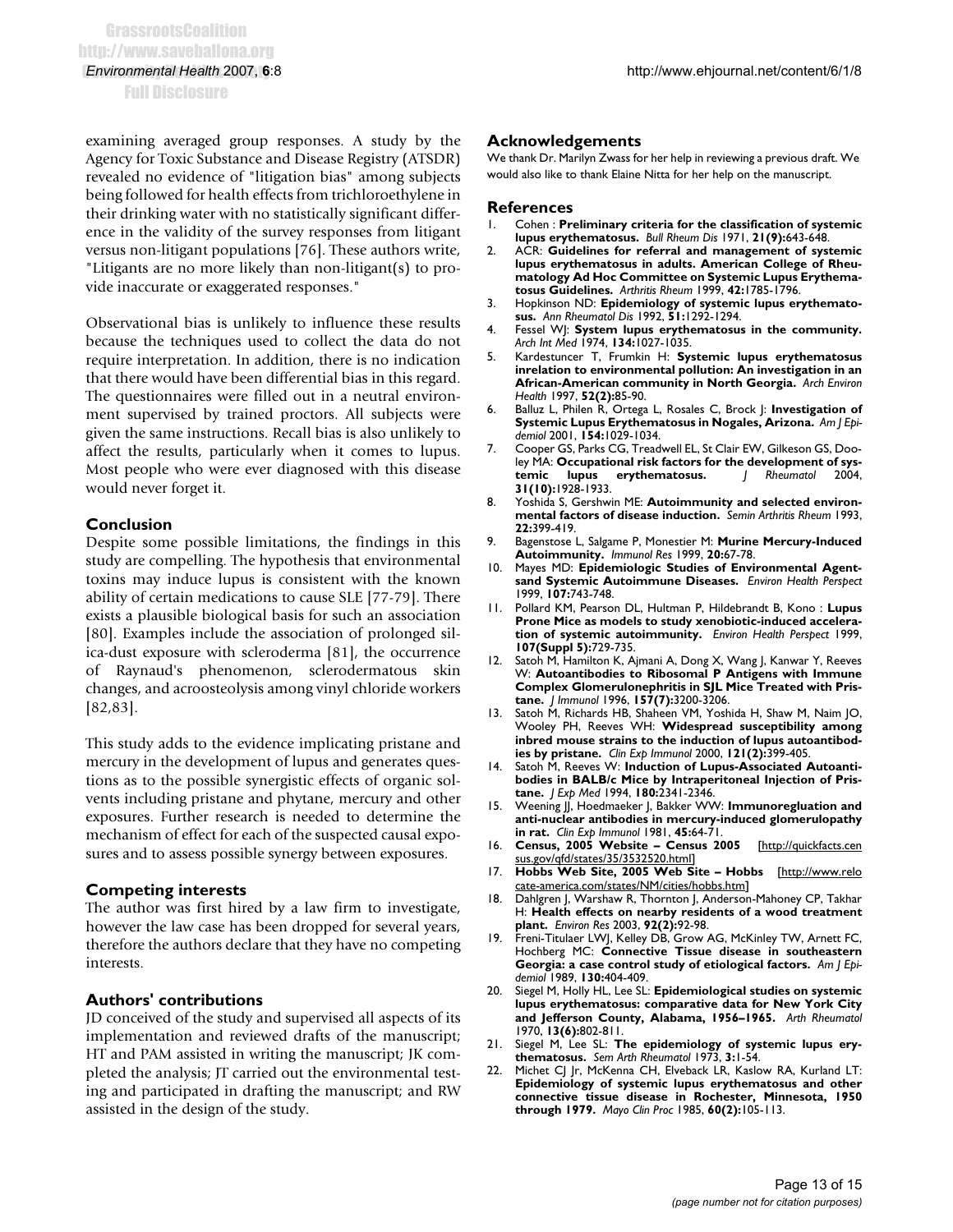**GrassrootsCoalition** http://www.saveballona.org

Full Disclosure

- 23. Bigazzi P: **Mercury.** In *Immunotoxicology of Environmental and Occupational Metals* Edited by: Zelikoff J, Thomas P. London: Taylor Francis Ltd; 1998:131-162.
- 24. Solez K: **Acute Renal Failure ('acute tubular necrosis', infarction, and cortical necrosis).** In *Pathology of the Kidney* Edited by: Heptinstall RH. Boston: Little, Brown and Company; 1983:1069-1148.
- 25. Bigazzi PE: **[Autoimmunity and heavy metals.](http://www.ncbi.nlm.nih.gov/entrez/query.fcgi?cmd=Retrieve&db=PubMed&dopt=Abstract&list_uids=7704000)** *Lupus* 1994, **3:**449-453.
- 26. Bigazzi PE: **Autoimmunity induced by metals.** In *Toxicology of Metals* Edited by: Chang W. Boca Raton, Florida: CRC Lewis Publishers; 1996:835-852.
- 27. Lawrence DA, McCabe MJ Jr: **Immune modulation by toxic metals.** In *Metal Toxicology* Edited by: Goyer RA, Klaasen CD, Waalkes MP. San Diego: Academic Press; 1995:305-337.
- 28. Pelletier L, Druet P: **Immunotoxicology of metals.** In *Toxicology of Metals* Edited by: Goyer RA, Cherian MG. Berline: Springer-Verlag; 1995:72-92.
- 29. Exon JH, South EH, Hendrix K: **Effects of metals on the humoral immune response.** In *Toxicology of metals* Edited by: Chang LW. Boca Raton, Florida: CRC Lewis Publishers; 1996:797-810.
- 30. Kimber I, Basketter DA: **Contact hypersensitivity to metals.** In *Toxicology of Metals* Edited by: Chang LW. Boca Raton, Florida: CRC Lewis Publishers; 1996:827-833.
- 31. Solen L, Vimercati L, Bruno S, Loeto M, Zocchetti C, Stefano R, Candilio G, Lasorsa G, Franco G, Foa V: **[Minimal immunological](http://www.ncbi.nlm.nih.gov/entrez/query.fcgi?cmd=Retrieve&db=PubMed&dopt=Abstract&list_uids=9245951) [effects on workers with prolonged low exposure to inorganic](http://www.ncbi.nlm.nih.gov/entrez/query.fcgi?cmd=Retrieve&db=PubMed&dopt=Abstract&list_uids=9245951) [mercury.](http://www.ncbi.nlm.nih.gov/entrez/query.fcgi?cmd=Retrieve&db=PubMed&dopt=Abstract&list_uids=9245951)** *Occup Environ Med* 1997, **54:**437-442.
- 32. Nielsen JB, Hultman P: **[Experimental studies on genetically](http://www.ncbi.nlm.nih.gov/entrez/query.fcgi?cmd=Retrieve&db=PubMed&dopt=Abstract&list_uids=10416212) [determined susceptibility to mercury-induced autoimmune](http://www.ncbi.nlm.nih.gov/entrez/query.fcgi?cmd=Retrieve&db=PubMed&dopt=Abstract&list_uids=10416212) [response.](http://www.ncbi.nlm.nih.gov/entrez/query.fcgi?cmd=Retrieve&db=PubMed&dopt=Abstract&list_uids=10416212)** *Ren Fail* 1999, **21:**343-348.
- 33. Warfvinge K, Hansson H, Hultman P: **[Systemic Autoimmunity](http://www.ncbi.nlm.nih.gov/entrez/query.fcgi?cmd=Retrieve&db=PubMed&dopt=Abstract&list_uids=7785057) [Due to Mercury Vapor Exposure in Genetically Susceptible](http://www.ncbi.nlm.nih.gov/entrez/query.fcgi?cmd=Retrieve&db=PubMed&dopt=Abstract&list_uids=7785057) [Mice: Dose-Response Studies.](http://www.ncbi.nlm.nih.gov/entrez/query.fcgi?cmd=Retrieve&db=PubMed&dopt=Abstract&list_uids=7785057)** *Toxicol Appl Pharmacol* 1995, **132:**299-309.
- 34. Barregard L, Hogstedt B, Schutz A, Karlsson A, Sallsten G, Thiringer G: **[Effects of occupational exposure to mercury vapor on](http://www.ncbi.nlm.nih.gov/entrez/query.fcgi?cmd=Retrieve&db=PubMed&dopt=Abstract&list_uids=1925438) [lymphocyte micronuclei.](http://www.ncbi.nlm.nih.gov/entrez/query.fcgi?cmd=Retrieve&db=PubMed&dopt=Abstract&list_uids=1925438)** *Scand J Work Environ Health* 1991, **17:**263-268.
- 35. Close AH, Guo TL, Shenker BJ: **[Activated human T lymphocytes](http://www.ncbi.nlm.nih.gov/entrez/query.fcgi?cmd=Retrieve&db=PubMed&dopt=Abstract&list_uids=10367343) [exhibit reduced susceptibility to methylmercury chloride](http://www.ncbi.nlm.nih.gov/entrez/query.fcgi?cmd=Retrieve&db=PubMed&dopt=Abstract&list_uids=10367343)[induced apoptosis.](http://www.ncbi.nlm.nih.gov/entrez/query.fcgi?cmd=Retrieve&db=PubMed&dopt=Abstract&list_uids=10367343)** *Toxicol Sci* 1999, **49:**68-77.
- 36. Hirokawa K, Hayashi Y: **Acute Methyl Mercury Intoxication in Mice.** *Volume 30*. Tokyo Medical and Dental University, Department of Pathology, Medical Research Institute; 1980:12-32.
- 37. Hultmann P, Johansson U: **Strain Differences in the Effect of Mercury on Murine Cell-Mediated Immune Reactions.** *Fd Chem Toxicol* 1991, **9:**633-638.
- 38. Hu H, Moller G, Abedi-Valugerdi M: **[Thiol compounds inhibit](http://www.ncbi.nlm.nih.gov/entrez/query.fcgi?cmd=Retrieve&db=PubMed&dopt=Abstract&list_uids=9010259) [mercury-induced immunological and immunopathological](http://www.ncbi.nlm.nih.gov/entrez/query.fcgi?cmd=Retrieve&db=PubMed&dopt=Abstract&list_uids=9010259)** [alterations in susceptible mice.](http://www.ncbi.nlm.nih.gov/entrez/query.fcgi?cmd=Retrieve&db=PubMed&dopt=Abstract&list_uids=9010259) **107:**68-75.
- 39. Jiang Y, Moller G: **[IL-2 may be a limiting factor precluding lym](http://www.ncbi.nlm.nih.gov/entrez/query.fcgi?cmd=Retrieve&db=PubMed&dopt=Abstract&list_uids=10330268)[phocytes from genetically resistant mice from responding to](http://www.ncbi.nlm.nih.gov/entrez/query.fcgi?cmd=Retrieve&db=PubMed&dopt=Abstract&list_uids=10330268) [HgCl2.](http://www.ncbi.nlm.nih.gov/entrez/query.fcgi?cmd=Retrieve&db=PubMed&dopt=Abstract&list_uids=10330268)** *Int Immunol* 1999, **11(5):**627-633.
- 40. Larsson W: **[Contact stomatitis to mercury associated with](http://www.ncbi.nlm.nih.gov/entrez/query.fcgi?cmd=Retrieve&db=PubMed&dopt=Abstract&list_uids=7861329) [spontaneous mononuclear cell infiltrates in Brown Norway](http://www.ncbi.nlm.nih.gov/entrez/query.fcgi?cmd=Retrieve&db=PubMed&dopt=Abstract&list_uids=7861329) [\(BN\) rats with HgCI2-induced autoimmunity.](http://www.ncbi.nlm.nih.gov/entrez/query.fcgi?cmd=Retrieve&db=PubMed&dopt=Abstract&list_uids=7861329)** *J Oral Pathol Med* 1994, **23:**441-445.
- 41. Wild L, Ortega H, Lopez M, Salvaggio J: **[Immune system altera](http://www.ncbi.nlm.nih.gov/entrez/query.fcgi?cmd=Retrieve&db=PubMed&dopt=Abstract&list_uids=9339212)[tion in the rat after indirect exposure to methyl mercury](http://www.ncbi.nlm.nih.gov/entrez/query.fcgi?cmd=Retrieve&db=PubMed&dopt=Abstract&list_uids=9339212) [chloride or methyl mercury sulfide.](http://www.ncbi.nlm.nih.gov/entrez/query.fcgi?cmd=Retrieve&db=PubMed&dopt=Abstract&list_uids=9339212)** *Environ Res* 1997, **74:**34-42.
- 42. Via C, Nguyen P, Niculescu F, Papadimitriou J, Hoover D, Silbergeld E: **[Low-Dose Exposure to Inorganic Mercury Accelerates](http://www.ncbi.nlm.nih.gov/entrez/query.fcgi?cmd=Retrieve&db=PubMed&dopt=Abstract&list_uids=12896845) [Disease and Mortality in Acquired Murine Lupus.](http://www.ncbi.nlm.nih.gov/entrez/query.fcgi?cmd=Retrieve&db=PubMed&dopt=Abstract&list_uids=12896845)** *Environ Health Perspect* 2003, **111(10):**1273-1277.
- 43. Hultman P, Enestrom S: **[Dose-response studies in murine mer](http://www.ncbi.nlm.nih.gov/entrez/query.fcgi?cmd=Retrieve&db=PubMed&dopt=Abstract&list_uids=1532866)[cury-induced autoimmunity and immune-complex disease.](http://www.ncbi.nlm.nih.gov/entrez/query.fcgi?cmd=Retrieve&db=PubMed&dopt=Abstract&list_uids=1532866)** *Toxicol Appl Pharmacol* 1992, **113:**199-208.
- 44. Hultman P, Bell L, Enestrom S, Pollard M: **[Murine susceptibility to](http://www.ncbi.nlm.nih.gov/entrez/query.fcgi?cmd=Retrieve&db=PubMed&dopt=Abstract&list_uids=8513597) [mercury II. Autoantibody profiles and renal immune depos](http://www.ncbi.nlm.nih.gov/entrez/query.fcgi?cmd=Retrieve&db=PubMed&dopt=Abstract&list_uids=8513597)[its in hybrid, backcross, and H-2d congenic mice.](http://www.ncbi.nlm.nih.gov/entrez/query.fcgi?cmd=Retrieve&db=PubMed&dopt=Abstract&list_uids=8513597)** *Clin Immunol Immunopathol* 1993, **68:**9-20.
- 45. Hultman P, Johansson U, Turley S, Lindh U, Enestrom S, Pollard MK: **[Adverse immunological effects and autoimmunity induced](http://www.ncbi.nlm.nih.gov/entrez/query.fcgi?cmd=Retrieve&db=PubMed&dopt=Abstract&list_uids=7958626) [by dental amalgam and alloy in mice.](http://www.ncbi.nlm.nih.gov/entrez/query.fcgi?cmd=Retrieve&db=PubMed&dopt=Abstract&list_uids=7958626)** *The FASEB Journal* 1994, **8:**1183-1190.
- 46. Michaelson J, McCoy J, Hirszel P: **Mercury-Induced Autoimmune Glomerulonephritis in Inbred Rats.** *Surv Synth Path Res* 1985, **4:**401-411.
- 47. Pelletier L, Hirsch F, Rossert J, Druet E, Druet P: **[Experimental](http://www.ncbi.nlm.nih.gov/entrez/query.fcgi?cmd=Retrieve&db=PubMed&dopt=Abstract&list_uids=3324367) [Mercury-Induced Glomerulonephritis.](http://www.ncbi.nlm.nih.gov/entrez/query.fcgi?cmd=Retrieve&db=PubMed&dopt=Abstract&list_uids=3324367)** *Springer Semin Immunopathol* 1987, **9:**359-369.
- 48. Druet P, Hirsch F, Sapin C, Druet E, Bellon B: **Immune dysregulation and auto-immunity induced by toxic agents.** *Transplantation Proc* 1982, **14(3):**482-484.
- Queiroz ML, Perlingeiro RC, Dantas DC, Bizzacchi JM, De Capitani EM: **[Immunoglobulin levels in workers exposed to inorganic](http://www.ncbi.nlm.nih.gov/entrez/query.fcgi?cmd=Retrieve&db=PubMed&dopt=Abstract&list_uids=8190705) [mercury.](http://www.ncbi.nlm.nih.gov/entrez/query.fcgi?cmd=Retrieve&db=PubMed&dopt=Abstract&list_uids=8190705)** *Pharmacol Toxicol* 1994, **74:**72-75.
- 50. Insug O, Datar S, Koch CJ, Shapiro IM, Shenker BJ: **[Mercuric com](http://www.ncbi.nlm.nih.gov/entrez/query.fcgi?cmd=Retrieve&db=PubMed&dopt=Abstract&list_uids=9482123)pounds inhibit human monocyte function by inducing apop[tosis: evidence for formation of reactive oxygen species,](http://www.ncbi.nlm.nih.gov/entrez/query.fcgi?cmd=Retrieve&db=PubMed&dopt=Abstract&list_uids=9482123) development of mitochondrial membrane permeability [transition and loss of reductive reserve.](http://www.ncbi.nlm.nih.gov/entrez/query.fcgi?cmd=Retrieve&db=PubMed&dopt=Abstract&list_uids=9482123)** *Toxicology* 1997, **124:**211-224.
- 51. Contrino J, Kosuda LL, Marucha P, Kreutzer DL, Bigazzi PE: **[The in](http://www.ncbi.nlm.nih.gov/entrez/query.fcgi?cmd=Retrieve&db=PubMed&dopt=Abstract&list_uids=1428360) vitro effects of mercury on peritoneal leukocytes (PMN and [macrophages\) from inbred Brown Norway and Lewis rats.](http://www.ncbi.nlm.nih.gov/entrez/query.fcgi?cmd=Retrieve&db=PubMed&dopt=Abstract&list_uids=1428360)** *Int J Immunopharmacol* 1992, **14(6):**1051-1059.
- 52. Langworth S, Elinder C, Sundqvist K: **[Minor effects of low expo](http://www.ncbi.nlm.nih.gov/entrez/query.fcgi?cmd=Retrieve&db=PubMed&dopt=Abstract&list_uids=8153593)[sure to inorganic mercury on the human immune system.](http://www.ncbi.nlm.nih.gov/entrez/query.fcgi?cmd=Retrieve&db=PubMed&dopt=Abstract&list_uids=8153593)** *Scand J Work Environ Health* 1993, **19:**405-413.
- 53. Bloom NS: **[Analysis and stability of mercury speciation in](http://www.ncbi.nlm.nih.gov/entrez/query.fcgi?cmd=Retrieve&db=PubMed&dopt=Abstract&list_uids=11220335)** Fresenius J Anal Chem 2000, **366(5):**438-43.
- 54. Wilhelm SM: **Estimate of mercury emissions to the atmos-<br>
<b>phere from petroleum.** Environ Sci Technol 2001, **[phere from petroleum.](http://www.ncbi.nlm.nih.gov/entrez/query.fcgi?cmd=Retrieve&db=PubMed&dopt=Abstract&list_uids=11775142)** *Environ Sci Technol* 2001, **35(24):**4704-4710.
- 55. Renneberg AJ, Dudas MJ: **[Calcium hypochlorite removal of mer](http://www.ncbi.nlm.nih.gov/entrez/query.fcgi?cmd=Retrieve&db=PubMed&dopt=Abstract&list_uids=12498483)[cury and petroleum hydrocarbons from co-contaminated](http://www.ncbi.nlm.nih.gov/entrez/query.fcgi?cmd=Retrieve&db=PubMed&dopt=Abstract&list_uids=12498483) [soils.](http://www.ncbi.nlm.nih.gov/entrez/query.fcgi?cmd=Retrieve&db=PubMed&dopt=Abstract&list_uids=12498483)** *Waste Manag Res* 2002, **20(5):**468-75.
- 56. Cancro M, Potter M: **[The Requirement of an Adherent Cell](http://www.ncbi.nlm.nih.gov/entrez/query.fcgi?cmd=Retrieve&db=PubMed&dopt=Abstract&list_uids=1003103) [Substratum for the Growth of Developing Plasmacytoma](http://www.ncbi.nlm.nih.gov/entrez/query.fcgi?cmd=Retrieve&db=PubMed&dopt=Abstract&list_uids=1003103) [Cells in Vivo.](http://www.ncbi.nlm.nih.gov/entrez/query.fcgi?cmd=Retrieve&db=PubMed&dopt=Abstract&list_uids=1003103)** *J Exp Med* 1976, **144:**1554-1567.
- 57. Potter M, Wax J: **[Genetics of Susceptibility to Pristane-Induced](http://www.ncbi.nlm.nih.gov/entrez/query.fcgi?cmd=Retrieve&db=PubMed&dopt=Abstract&list_uids=7276572) Plasmacytomas in BALB/cAn: Reduced Susceptibility in [BALB/cJ with a Brief Description of Pristane-Induced Arthri](http://www.ncbi.nlm.nih.gov/entrez/query.fcgi?cmd=Retrieve&db=PubMed&dopt=Abstract&list_uids=7276572)[tis.](http://www.ncbi.nlm.nih.gov/entrez/query.fcgi?cmd=Retrieve&db=PubMed&dopt=Abstract&list_uids=7276572)** *J Immunol* 1981, **127(4):**1591-1595.
- 58. Barker R, Wells A, Ghoraishian M, Easterfield A, Hitsumoto Y, Elson C, Thompson S: **[Expression of mammalian 60-kD heat shock](http://www.ncbi.nlm.nih.gov/entrez/query.fcgi?cmd=Retrieve&db=PubMed&dopt=Abstract&list_uids=8565293) [protein in the joints of mice with pristane-induced arthritis.](http://www.ncbi.nlm.nih.gov/entrez/query.fcgi?cmd=Retrieve&db=PubMed&dopt=Abstract&list_uids=8565293)** *Clin Exp Immunol* 1996, **103:**83-88.
- 59. Stasiuk L, Ghoraishian M, Elson C, Thompson S: **[Pristane-induced](http://www.ncbi.nlm.nih.gov/entrez/query.fcgi?cmd=Retrieve&db=PubMed&dopt=Abstract&list_uids=9038716) [arthritis is CD4+ T-cell dependent.](http://www.ncbi.nlm.nih.gov/entrez/query.fcgi?cmd=Retrieve&db=PubMed&dopt=Abstract&list_uids=9038716)** *Immunology* 1997, **90:**81-86.
- 60. Wooley P, Sud S, Whalen J, Nasser S: **[Pristane-Induced Arthritis](http://www.ncbi.nlm.nih.gov/entrez/query.fcgi?cmd=Retrieve&db=PubMed&dopt=Abstract&list_uids=9811058) in Mice: V. Susceptibility to Pristane-Induced Arthritis is [Determined by the Genetic Regulation of the T Cell Reper](http://www.ncbi.nlm.nih.gov/entrez/query.fcgi?cmd=Retrieve&db=PubMed&dopt=Abstract&list_uids=9811058)[toire.](http://www.ncbi.nlm.nih.gov/entrez/query.fcgi?cmd=Retrieve&db=PubMed&dopt=Abstract&list_uids=9811058)** *Arthritis Rheum* 1998, **41(11):**2022-2031.
- 61. Vigar N, Cabrera W, Araujo L, Ribeiro O, Ogata T, Siquiera M, Olga , Ibanez M, De Franco M: **[Pristane-induced arthritis in mice](http://www.ncbi.nlm.nih.gov/entrez/query.fcgi?cmd=Retrieve&db=PubMed&dopt=Abstract&list_uids=10671198) [selected for maximal or minimal acute inflammatory reac](http://www.ncbi.nlm.nih.gov/entrez/query.fcgi?cmd=Retrieve&db=PubMed&dopt=Abstract&list_uids=10671198)[tion.](http://www.ncbi.nlm.nih.gov/entrez/query.fcgi?cmd=Retrieve&db=PubMed&dopt=Abstract&list_uids=10671198)** *Eur J Immunol* 2000, **30:**431-437.
- 62. Kuroda Y, Nacionales D, Akaogi J, Reeves W, Satoh M: **Autoimmunity induced by adjuvant hydrocarbon oil components of vaccine.** *Biomed Pharmacotherapy* 2004, **58:**325-337.
- 63. Richards H, Satoh M, Shaheen M, Yoshida H, Reeves W: **[Induction](http://www.ncbi.nlm.nih.gov/entrez/query.fcgi?cmd=Retrieve&db=PubMed&dopt=Abstract&list_uids=10396079) [of B Cell Autoimmunity by Pristane.](http://www.ncbi.nlm.nih.gov/entrez/query.fcgi?cmd=Retrieve&db=PubMed&dopt=Abstract&list_uids=10396079)** *Curr Top Microbiol Immunol* 1999, **246:**387-392.
- Richards HB, Satoh M, Jennette JC, Okano T, Kanwar YS, Reeves WH: **[Disparate T Cell requirements of two subsets of lupus](http://www.ncbi.nlm.nih.gov/entrez/query.fcgi?cmd=Retrieve&db=PubMed&dopt=Abstract&list_uids=10193432)[specific autoantibodies in pristane-treated mice.](http://www.ncbi.nlm.nih.gov/entrez/query.fcgi?cmd=Retrieve&db=PubMed&dopt=Abstract&list_uids=10193432)** *Clin Exp Immunol* 1999, **115:**547-553.
- 65. Richards H, Reap E, Shaw M, Satoh M, Yoshida H, Reeves W: **[B Cell](http://www.ncbi.nlm.nih.gov/entrez/query.fcgi?cmd=Retrieve&db=PubMed&dopt=Abstract&list_uids=11125477) [Subsets in Pristane-induced Autoimmunity.](http://www.ncbi.nlm.nih.gov/entrez/query.fcgi?cmd=Retrieve&db=PubMed&dopt=Abstract&list_uids=11125477)** *Curr Top Microbiol Immunol* 2000, **252:**201-207.
- 66. Akaogi J, Nacionales D, Kuroda Y, Reeves W, Satoh M: **[Ecotropic](http://www.ncbi.nlm.nih.gov/entrez/query.fcgi?cmd=Retrieve&db=PubMed&dopt=Abstract&list_uids=14558108) murine leukemia viruses and exogenous mouse mammary [tumor viruses are not essential for pristane-induced lupus.](http://www.ncbi.nlm.nih.gov/entrez/query.fcgi?cmd=Retrieve&db=PubMed&dopt=Abstract&list_uids=14558108)** *Arthritis Rheum* 2003, **48(10):**2990-2992.
- Drappa J, Kamen L, Chan E, Georgiev M, Ashany D, Marti F, King P: **[Impaired T Cell Death and Lupus-like Autoimmunity in T](http://www.ncbi.nlm.nih.gov/entrez/query.fcgi?cmd=Retrieve&db=PubMed&dopt=Abstract&list_uids=12953096) [Cell-specific Adapter Protein-deficient Mice.](http://www.ncbi.nlm.nih.gov/entrez/query.fcgi?cmd=Retrieve&db=PubMed&dopt=Abstract&list_uids=12953096)** *J Exp Med* 2003, **198(5):**809-821.